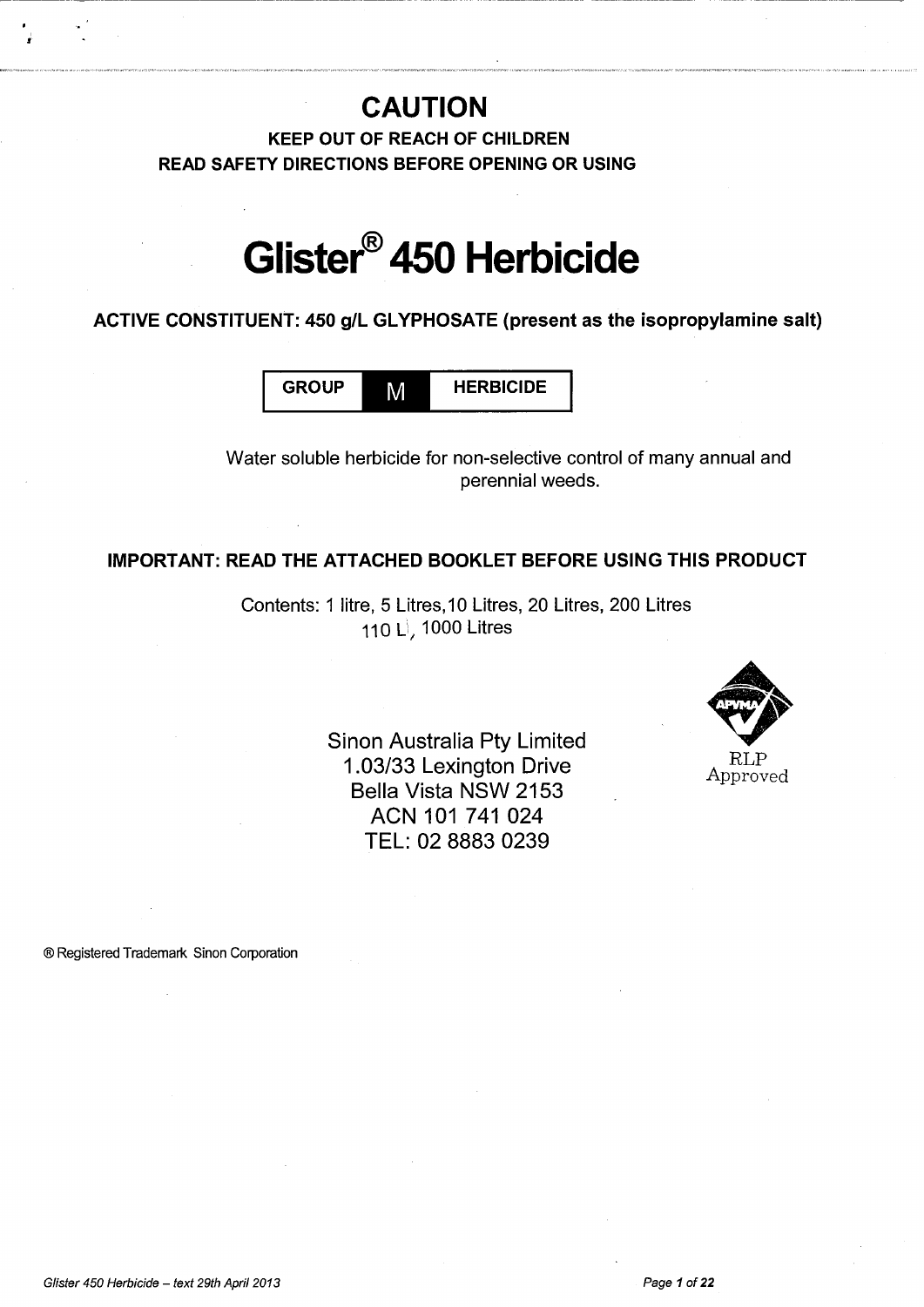#### **STORAGE AND DISPOSAL**

Store in the original container, tightly closed in a safe well-ventilated area, as cool as possible. Do not store for prolonged periods in direct sunlight.

This container can be recycled if it is clean, dry, free of visible residues and has the drum MUSTER logo visible. Triple rinse container for disposal. Dispose of rinsate by adding it to the spray tank. DO NOT dispose of undiluted chemical on site. Wash outside of the container and the cap. Store cleaned container in a sheltered place with cap removed. It will then be acceptable for recycling at any drumMUSTER collection point or similar container management program site. The cap should not be replaced but may be taken separately.

If not recycling, break, crush, or puncture and deliver empty packaging to an approved waste management facility. If an approved waste management facility is not available, bury the empty packaging 500mm below the surface in a disposal pit specifically marked and set up for this purpose clear of waterways, desirable vegetation and tree roots, in compliance with relevant Local, State or Territory government regulations. Do not burn empty containers and product. For Refillable containers (110L, 1000L): Empty contents fully into application equipment. Close all valves and return to point of supply for refill or storage.

#### **SAFETY DIRECTIONS**

Product will irritate the eyes and skin. Avoid contact with eyes and skin. When preparing product for use wear elbow-length PVC gloves and face shield or goggles.

After use and before eating, drinking or smoking, wash hands, arms and face thoroughly with soap and water. After each day's use wash contaminated clothing, gloves and face shield or goggles.

#### **FIRST AID**

If poisoning occurs, contact a doctor or Poisons Information Centre. Phone Australia 13 1126

#### **MATERIAL SAFETY DATA SHEET (MSDS)**

Additional information is listed in the MSDS, which is available from the supplier.

#### **NOTICE TO BUYER**

Seller warrants that the product conforms to its chemical description and is reasonably fit for the purpose stated on the label when used in accordance with directions under normal conditions of use. No warranty of merchantability for a particular purpose, express or implied, extends to the use of the product contrary tb label instructions, or under abnormal conditions.

APVMA Approval No: 61639/58709 Batch No: Date of Manufacture:

| In a Transport Emergency | <b>SPECIALIST ADVICE</b> |
|--------------------------|--------------------------|
| Dial                     | IN EMERGENCY ONLY        |
| 000                      | 1800 033 111             |
| Police or Fire Brigade   | ALL HOURS AUSTRALIA WIDE |

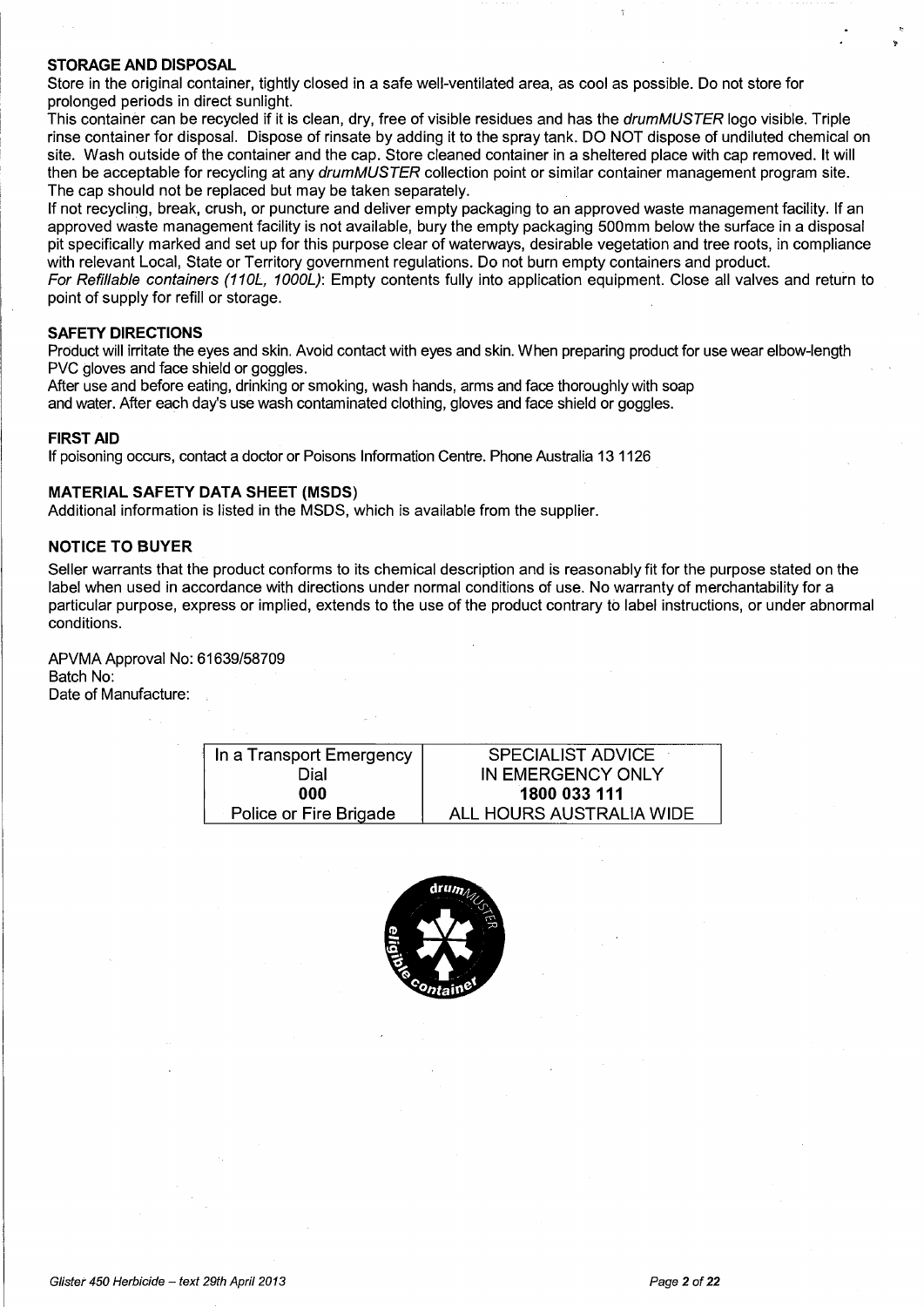# **CAUTION**

KEEP OUT OF REACH OF CHILDREN READ SAFETY DIRECTIONS BEFORE OPENING OR USING

# **Glister® 450 Herbicide**

# ACTIVE CONSTITUENT: 450 g/L GLYPHOSATE (present as the isopropylamine salt)

GROUP M HERBICIDE

Water soluble herbicide for non-selective control of many annual and perennial weeds.

# IMPORT ANT: READ THIS LEAFLET BEFORE USING THIS PRODUCT

# APVMA APPROVAL NO: 61639/58709

Sinon Australia Pty Limited 1.03/33 Lexington Drive Bella Vista NSW 2153 ACN 101 741 024 TEL: 02 8883 0239

®Registered Trademark Sinon Corporation

Glister 450 Herbicide – text  $29^{\text{th}}$  April 2013 **Page 3of 22 Page 3of 22**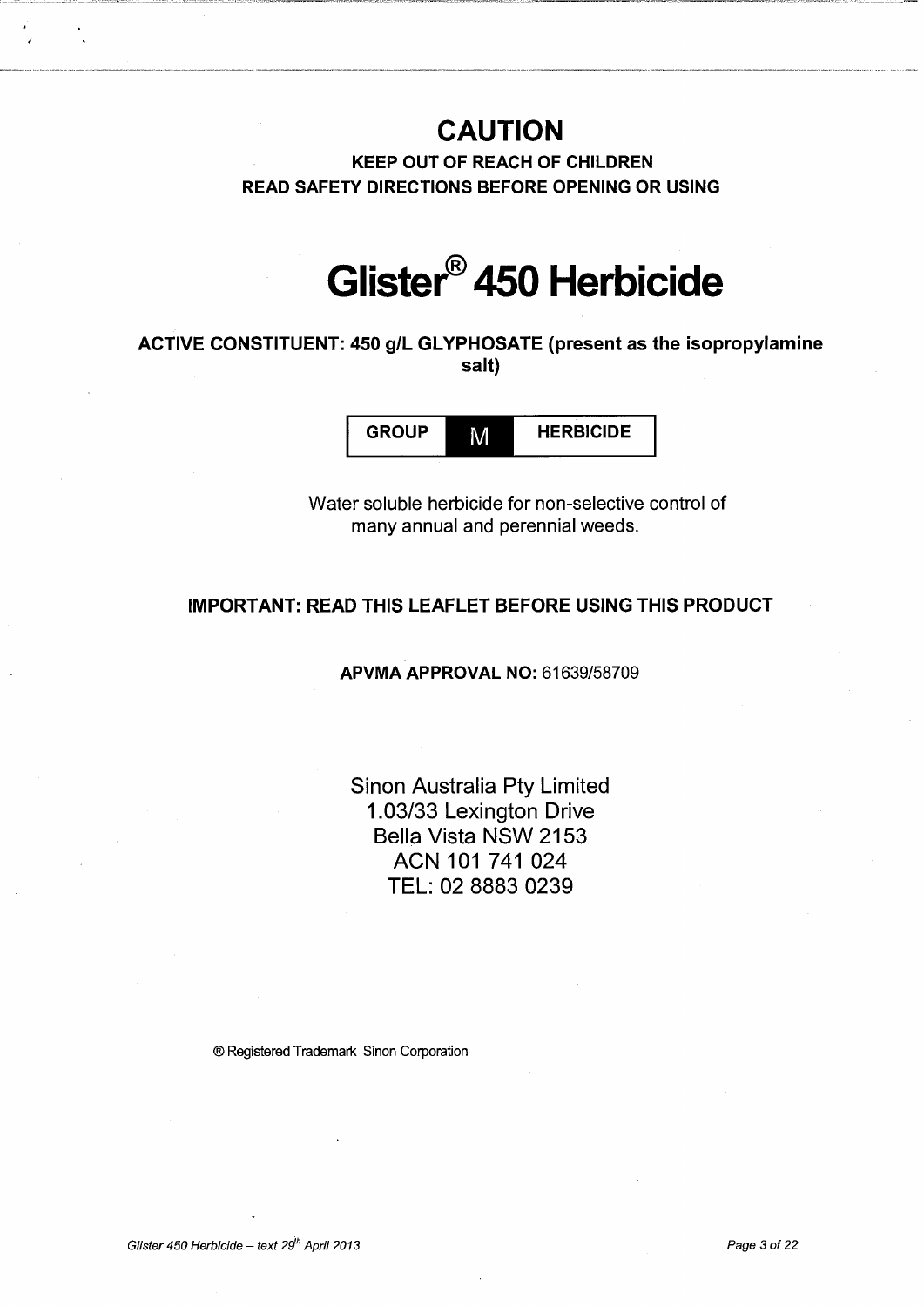### DIRECTIONS FOR USE

Restraints: To ensure herbicide absorption, DO NOT disturb weeds by cultivation, sowing or grazing for 1 day

after treatment of annual weeds and 7 days for perennial weeds, except where noted.

| <b>SITUATION</b>                                                                                          |                                                    | <b>STATE WEEDS CONTROLLED</b>                                                                                                                                              |                                                                                                   | <b>RATE Vol/ha CRITICAL COMMENTS</b>                                                                                                                                                                                                                                                                                                                                                                                                                                                                                                                                                                                                                                                                                                 |
|-----------------------------------------------------------------------------------------------------------|----------------------------------------------------|----------------------------------------------------------------------------------------------------------------------------------------------------------------------------|---------------------------------------------------------------------------------------------------|--------------------------------------------------------------------------------------------------------------------------------------------------------------------------------------------------------------------------------------------------------------------------------------------------------------------------------------------------------------------------------------------------------------------------------------------------------------------------------------------------------------------------------------------------------------------------------------------------------------------------------------------------------------------------------------------------------------------------------------|
| <b>SOUTHERN</b><br><b>AUSTRALIA</b><br>Prior to sowing a<br>crop or pasture with<br>full soil disturbance | WA<br><b>SA</b><br>VIC<br><b>NSW</b><br><b>ACT</b> | Barley grass, Brome<br>grass, Volunteer cereals,<br>Wild oats                                                                                                              | 400 - 800mL<br>pre tillering<br>$800mL - 1.0L$<br>post tillering                                  | Treat only actively growing weeds not<br>under stress from low moisture, frost, cold,<br>disease or waterlogging. If heavy grazing<br>has occurred allow regrowth to 6-8cm<br>before spraying and use the higher                                                                                                                                                                                                                                                                                                                                                                                                                                                                                                                     |
| by cultivation or<br>sowing with a tyned<br>implement                                                     | only                                               | Annual phalaris (Canary<br>grass),<br>Annual ryegrass,<br>Silvergrass, Winter grass                                                                                        | $800mL - 1.0L$<br>pre tillering<br>$1.0 - 1.2$ L<br>post tillering                                | rate.<br>RATE SELECTION Increase to higher<br>rates late in the season or when treating<br>under cold/overcast conditions.<br>FULL DISTURBANCE with a cultivation or                                                                                                                                                                                                                                                                                                                                                                                                                                                                                                                                                                 |
|                                                                                                           |                                                    | Calomba daisy,<br>Capeweed,<br>Doublegee/Spiny Emex                                                                                                                        | 400 - 800mL<br>less than 8cm<br>dia/height<br>$800mL - 1.2L$<br>greater than<br>8cm<br>dia/height | sowing with a tyned implement may start<br>one day after treatment (7 days if Dock,<br>Phalaris, Skeleton weed, Soursob, or<br>Sorrel are present) and should occur within<br>21 days after treatment. When treating<br>light infestations or seedling annual<br>grasses (pre-tillering) and annual<br>broadleaved weeds (less than 8cm<br>dia/height), cultivation or sowing may start                                                                                                                                                                                                                                                                                                                                              |
|                                                                                                           |                                                    | Amsinckia, Fumitory,<br>Paterson's curse, Saffron<br>thistle, Scotch thistle,<br>Spear thistle, Variegated<br>thistle, Volunteer lupins,<br>Wild turnip<br>Dock (seedling) | $800$ ml $- 1.0$ L<br>less than<br>12cm dia<br>$1.0 - 1.2L$<br>greater than<br>12cm dia           | 6 hours after treatment and should<br>occur within 21 days.<br><b>CROP ESTABLISHMENT</b> Sowing should<br>not proceed until conditions allow the<br>formation of a satisfactory seedbed. See<br>Crop Establishment for directions.<br><b>ANNUAL RYEGRASS, SILVERGRASS</b>                                                                                                                                                                                                                                                                                                                                                                                                                                                            |
|                                                                                                           |                                                    |                                                                                                                                                                            | 800mL $-1.2$ L                                                                                    | AND PERENNIAL GRASSES<br>Addition of Wetter TX 200mL/100L spray                                                                                                                                                                                                                                                                                                                                                                                                                                                                                                                                                                                                                                                                      |
|                                                                                                           |                                                    | Perennial phalaris,<br>Skeleton weedfully emerged<br>rosettes (NSW only), Sorrel,<br>Soursob, Sub.clover                                                                   | 1.2L                                                                                              | solution, may improve control. When<br>treating dense infestations of Silvergrass,<br>use of low volume nozzles (ASAE S572)<br>and a spray volume of 70 L/ha or more is<br>recommended to improve spray coverage.<br><b>TANK MIXTURES</b> For improved control<br>of clover add Banvel (dicamba). Read and<br>follow all label directions, restraints, plant-<br>back periods, withholding periods, regional<br>use restrictions and safety directions for<br>the tank mix products. See Tank Mixtures<br>for directions.<br><b>PERENNIAL WEEDS For Perennial</b><br>phalaris, Soursob Skeleton weed and<br>Sorrel, Glister 450 Herbicide will provide<br>knockdown, seasonal suppression and<br>reduction in treated plant numbers. |
|                                                                                                           |                                                    |                                                                                                                                                                            |                                                                                                   |                                                                                                                                                                                                                                                                                                                                                                                                                                                                                                                                                                                                                                                                                                                                      |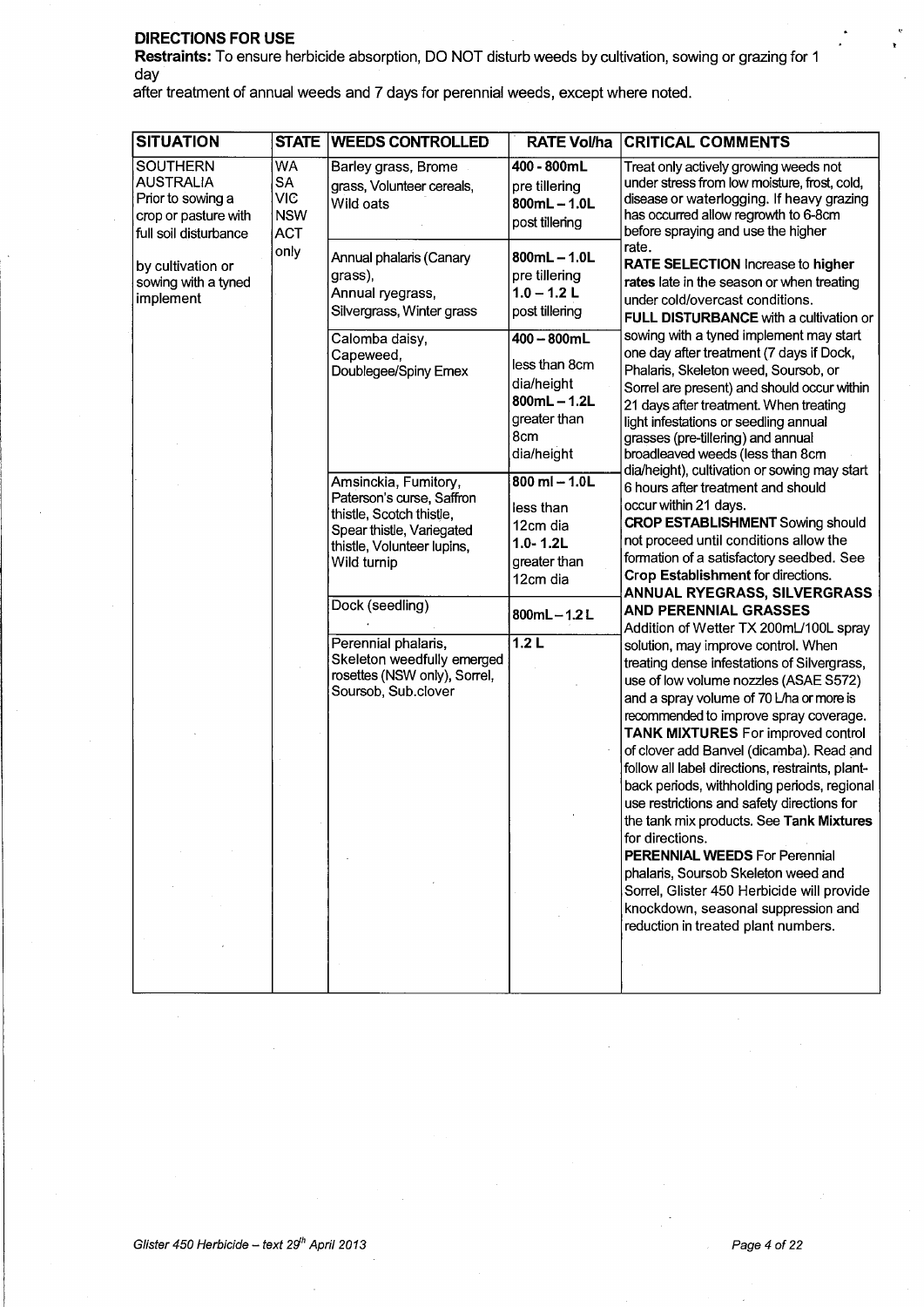| <b>SITUATION</b>                                                                                                                                                                  | <b>STATE</b>                                                             | <b>WEEDS CONTROLLED RATE Vol/ha</b>                                                                                                                   |                                      | <b>CRITICAL COMMENTS</b>                                                                                                                                                                                                                                                                                                                                                                                                                                                                                                                                                                                                                                                                                                                                                               |
|-----------------------------------------------------------------------------------------------------------------------------------------------------------------------------------|--------------------------------------------------------------------------|-------------------------------------------------------------------------------------------------------------------------------------------------------|--------------------------------------|----------------------------------------------------------------------------------------------------------------------------------------------------------------------------------------------------------------------------------------------------------------------------------------------------------------------------------------------------------------------------------------------------------------------------------------------------------------------------------------------------------------------------------------------------------------------------------------------------------------------------------------------------------------------------------------------------------------------------------------------------------------------------------------|
| <b>SOUTHERN</b><br><b>AUSTRALIA</b><br>Prior to sowing a<br>crop or pasture with<br>full soil disturbance<br>by cultivation or<br>sowing with a tyned<br>implement<br>(continued) | <b>TAS</b><br>only                                                       | All the above weeds                                                                                                                                   | $1.2 - 2.4$ L                        | TASMANIA Use 1.2 L/ha on annual<br>weeds. Increase to 2.4 L/ha where<br>perennial weeds are being treated. To<br>control White clover and improve<br>control of Sorrel and Dock,<br>add 1 L/ha Banvel (dicamba).<br>Observe Banvel label directions<br>and plant-back periods.                                                                                                                                                                                                                                                                                                                                                                                                                                                                                                         |
| <b>SOUTHERN</b><br><b>AUSTRALIA</b><br>Prior to establishing<br>a crop or pasture<br>with an implement<br>that gives minimal or<br>no soil disturbance                            | <b>NSW</b><br><b>ACT</b><br><b>VIC</b><br><b>SA</b><br><b>WA</b><br>only | Barley grass, Volunteer<br>cereals, Wild oats<br>Brome grass, Canary<br>grass, Capeweed,<br>Variegated thistle, Winter<br>grass                       | $800$ mL $-$ 1.2L<br>$1.0 L - 1.6 L$ | Treat only actively growing weeds<br>not under stress low moisture, frost,<br>cold, disease or waterlogging. If<br>heavy grazing of mature plants has<br>occurred, allow regrowth to 6-8cm<br>before spraying and use the higher<br>rate.                                                                                                                                                                                                                                                                                                                                                                                                                                                                                                                                              |
|                                                                                                                                                                                   |                                                                          | Annual ryegrass,<br>Paterson's curse, Saffron<br>thistle, Scotch thistle,<br>Silvergrass, Spear thistle,<br>Wild mustard, Wild radish,<br>Wild turnip | $1.2 L - 1.6 L$                      | <b>RATE SELECTION Use the lower rate</b><br>on young weeds; increase the higher<br>rate where grasses reach full tillering or<br>where broadleaf weeds reach stem<br>elongation/budding. Increase to higher<br>rates in Spring or when treating under<br>cold/overcast conditions.<br><b>AERIAL APPLICATION</b> Use the higher                                                                                                                                                                                                                                                                                                                                                                                                                                                         |
|                                                                                                                                                                                   |                                                                          | Erodium, Perennial<br>phalaris, Plantain, Sorrel,<br>Sub.clover, Yorkshire Fog.                                                                       | $1.5 - 2.0$ L                        | rates. See AERIAL EQUIPMENT.<br><b>ANNUAL RYEGRASS,</b><br>SILVERGRASS AND PERENNIAL<br><b>GRASSES Add WETTER TX,</b>                                                                                                                                                                                                                                                                                                                                                                                                                                                                                                                                                                                                                                                                  |
|                                                                                                                                                                                   |                                                                          | Dock, Flatweed                                                                                                                                        | 2.0 L                                | 200mL/100L spray solution. When<br>treating dense infestations of<br>Silvergrass, use of low volume nozzles<br>(ASAE S572) and a spray volume of 70<br>L/ha or more is recommended to<br>improve plant spray coverage.<br><b>TANK MIXTURES For improved</b><br>control of dock, Sorrel, and Sub.clover,<br>add Banvel (Dicamba). Read and follow<br>all label directions, restraints, plant-back<br>periods, withholding periods, regional<br>use restrictions and safety directions for<br>the tank mix products. See Tank<br>Mixtures for directions. Addition of<br>ammonium sulfate, 2 kg/100L, may<br>improve control when treating under<br>adverse environmental conditions.<br><b>PASTURE OR CROP</b><br><b>ESTABLISHMENT Do NOT sow into</b><br>excessive trash. Trash may be |
|                                                                                                                                                                                   |                                                                          |                                                                                                                                                       |                                      | removed by grazing after treatment.<br>(continued over)                                                                                                                                                                                                                                                                                                                                                                                                                                                                                                                                                                                                                                                                                                                                |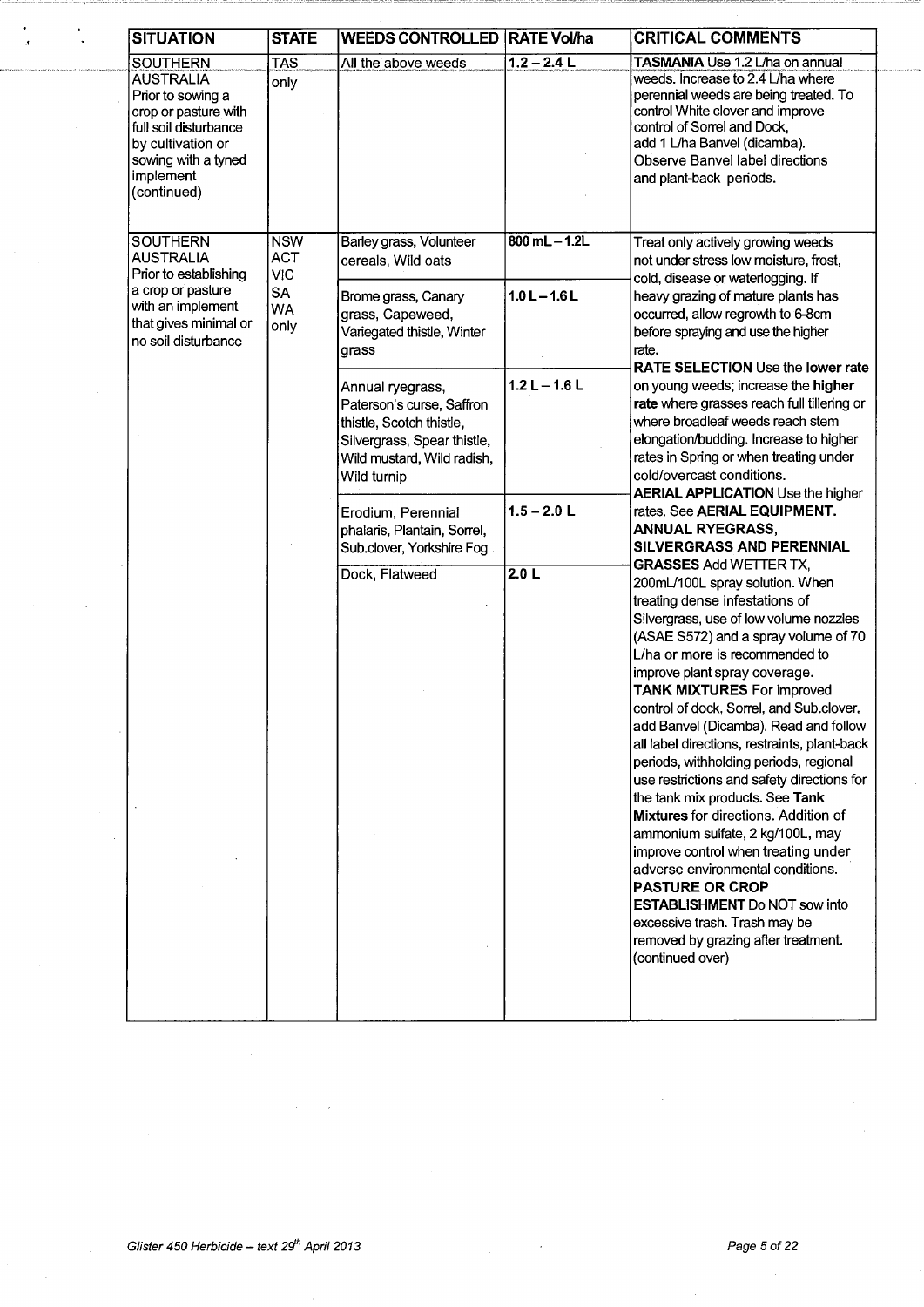| <b>SITUATION</b>        | <b>STATE</b> | <b>WEEDS CONTROLLED</b>        | <b>RATE Vol/ha</b> | <b>CRITICAL COMMENTS</b>                                                 |
|-------------------------|--------------|--------------------------------|--------------------|--------------------------------------------------------------------------|
| <b>SOUTHERN</b>         | <b>NSW</b>   |                                |                    | (continued)                                                              |
| <b>AUSTRALIA</b>        | <b>ACT</b>   |                                |                    | Grazing may commence one day                                             |
| Prior to establishing a | <b>VIC</b>   |                                |                    | after treatment of annual weeds                                          |
| crop or pasture with an | SA           |                                |                    | (small) and 7 days for perennial                                         |
| implement that gives    | <b>WA</b>    |                                |                    | weeds. Delay grazing for three days                                      |
| minimal or no soil      | only         |                                |                    | where annual weeds are large.                                            |
| disturbance (continued) |              |                                |                    | Sowing may proceed when                                                  |
|                         |              |                                |                    | excessive trash is removed, but not                                      |
|                         |              |                                |                    | sooner than one day after treatment                                      |
|                         |              |                                |                    | of annual weeds and 7 days for                                           |
|                         |              |                                |                    | perennial weeds. See also Crop<br>Establishment.                         |
|                         |              |                                |                    | AERIAL (OR SURFACE) SEEDING                                              |
|                         |              |                                |                    | Delay seeding until trash is                                             |
|                         |              |                                |                    | completely removed by grazing                                            |
|                         |              |                                |                    | and/or plant decay. When                                                 |
|                         |              |                                |                    | establishing pasture, ensure                                             |
|                         |              |                                |                    | application of fertilizer and                                            |
|                         |              |                                |                    | insecticides and follow-up                                               |
|                         |              |                                |                    | management is undertaken as                                              |
|                         |              |                                |                    | required.                                                                |
|                         |              |                                |                    |                                                                          |
|                         | <b>TAS</b>   | All the above weeds            | $1.2 - 2.4$ L      | TASMANIA Use 1.2L/ha on annual                                           |
|                         | only         |                                |                    | weeds. Increase to 2.4 L/ha where                                        |
|                         |              |                                |                    | perennial weeds are being treated.                                       |
|                         |              |                                |                    | To control White clover and improve                                      |
|                         |              |                                |                    | control of Sorrel and Dock, add 1                                        |
|                         |              |                                |                    | L/ha Banvel (dicamba). Observe                                           |
|                         |              |                                |                    | Banvel label directions and plant-                                       |
|                         |              |                                |                    | back periods.                                                            |
|                         |              |                                |                    |                                                                          |
| <b>SOUTHERN</b>         | <b>NSW</b>   | Barley grass                   | $800$ mL $- 1.2$   | Treat only actively growing weeds                                        |
| <b>AUSTRALIA</b>        | <b>ACT</b>   | Volunteer                      | L                  | not under stress from low moisture,                                      |
| To commence a           | <b>VIC</b>   | cereals Wild oats              |                    | frost, cold, disease or waterlogging. If                                 |
| fallow                  | <b>SA</b>    |                                | $1.21 - 1.61$      | heaving grazing has occurred allow                                       |
|                         |              | Annual ryegrass<br>Brome grass |                    | regrowth 6-8cm before spraying.<br><b>RATE SELECTION Use lower rates</b> |
|                         |              | Capeweed                       |                    | on young weeds or where cultivation                                      |
|                         |              | Paterson's                     |                    | is to follow within 21 days. Increasing                                  |
|                         |              | curse Saffron                  |                    | to the high rates where grasses reach                                    |
|                         |              | thistle Scotch                 |                    | full tillering or where broadleaf weeds                                  |
|                         |              | thistle                        |                    | reach stem elongation/budding.                                           |
|                         |              | Silvergrass                    |                    | <b>ANNUAL RYEGRASS,</b>                                                  |
|                         |              | Spear thistle                  |                    | SILVERGRASS AND PERENNIAL                                                |
|                         |              | Wild mustard<br>Wild radish    |                    | <b>GRASSES Add WETTER TX at 200</b><br>mL/100L spray solution. When      |
|                         |              | Wild turnip                    |                    | treating dense infestations of                                           |
|                         |              |                                |                    | Silvergrass, use low volume nozzles                                      |
|                         |              |                                |                    | (ASAE S572) and spray volume of 70                                       |
|                         |              | Hoary                          | 1.2L               | L/ha or more is recommended to                                           |
|                         |              | cress<br>Soursob               |                    | improve plant spray coverage.                                            |
|                         |              |                                |                    | <b>BATHURST BURR For mature</b>                                          |
|                         |              |                                |                    | weeds use the higher rate<br><b>HOARY CRESS Treat from late</b>          |
|                         |              |                                |                    | rosette to early flowering.                                              |
|                         |              |                                |                    | <b>SOURSOB</b> Treat at tuber                                            |
|                         |              |                                |                    | exhaustion.                                                              |
|                         |              |                                |                    |                                                                          |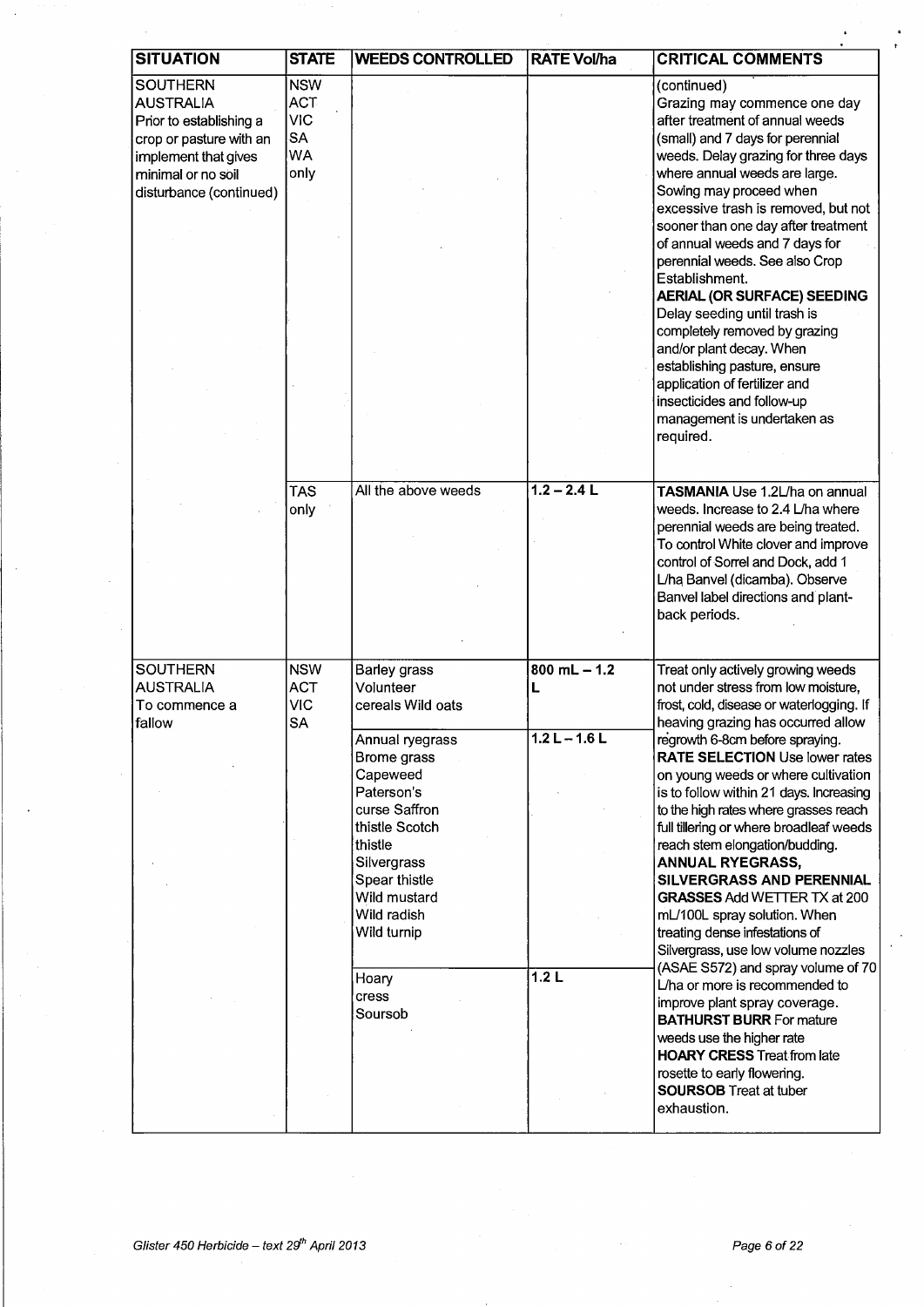| <b>SITUATION</b>                                                                             | <b>STATE</b>                                                                     | <b>WEEDS CONTROLLED</b>                                | <b>RATE Vol/ha</b>     | <b>CRITICAL COMMENTS</b>                                                                                                                                                                                                                                                                                                                                                                                                                                                                                       |
|----------------------------------------------------------------------------------------------|----------------------------------------------------------------------------------|--------------------------------------------------------|------------------------|----------------------------------------------------------------------------------------------------------------------------------------------------------------------------------------------------------------------------------------------------------------------------------------------------------------------------------------------------------------------------------------------------------------------------------------------------------------------------------------------------------------|
| <b>SOUTHERN</b><br>AUSTRALIA To                                                              | <b>NSW</b><br><b>ACT</b>                                                         | Couch                                                  | $1.2 L - 2.4 L$        | <b>COUCH</b> Use the higher rate on<br>dense infestations. Apply sequential                                                                                                                                                                                                                                                                                                                                                                                                                                    |
| commence a<br>fallow                                                                         | <b>VIC</b><br><b>SA</b><br><b>WA</b><br>only                                     | <b>Bathurst Burr</b>                                   | $1.5 - 2.4L$           | treatments during summer and<br>autumn, with autumn being most<br>effective. Repeat applications will be<br>required for full control. For<br>improved control use in conjunction<br>with cultivation. The use of LI-700<br>500mL/100L may improve control.<br><b>TANK MIXTURES Read and follow</b><br>all label directions, restraints, plant-<br>back periods, withholding periods,<br>regional use restrictions and safety<br>directions for the tank mix products.<br>See TANK MIXTURES for<br>directions. |
|                                                                                              | <b>TAS</b><br>only                                                               | All the above weeds                                    | $1.2 L - 2.4 L$        | TASMANIA Use 1.2L/ha on annual<br>weeds. Increase to 2.4 L/ha where<br>perennial weeds are being treated.<br>To control White clover and improve<br>control of Sorrel and Dock, add 1<br>L/ha Banvel (dicamba). Observe<br>Banvel label directions and plant-<br>back periods.                                                                                                                                                                                                                                 |
| PASTURE TOPPING<br>For annual grass<br>Capeweed and<br>Calomba daisy seed-<br>set reduction. | <b>WA</b><br>SA<br><b>VIC</b><br><b>TAS</b><br><b>NSW</b><br><b>ACT</b><br>only  | Barley grass<br>Brome grass<br>Capeweed<br>Silvergrass | $240$ mL $-$<br>360 mL | Remove stock prior to treatment to<br>allow even regrowth. Apply to<br>Capeweed and Annual ryegrass at<br>FLOWERING. For other grasses,<br>apply from HEAD to MILKY DOUGH<br>stage. Use the higher rate for dense<br>infestations or where Annual<br>ryegrass is present. Apply before<br>signs of plants "haying off".<br>Reduction in pasture legume<br>population may occur as a result of<br>treatment. Do NOT apply to clover<br>or medic crops intended for seed or                                      |
|                                                                                              |                                                                                  | Annual ryegrass<br>Calomba daisy                       | 360 mL                 | hay.                                                                                                                                                                                                                                                                                                                                                                                                                                                                                                           |
| SEED-HEAD<br>SUPPRESSION OF<br>PERENNIAL<br><b>GRASSES</b>                                   | VIC-<br><b>TAS</b><br><b>NSW</b><br><b>ACT</b><br><b>WA</b><br><b>SA</b><br>only | Bentgrass                                              | $300 - 500$ mL         | <b>TIMING Treat from late October to</b><br>late November. Apply before<br>seedheads have emerged. Use the<br>higher rate where growth is<br>excessive and renovation is<br>intended the following autumn.<br><b>FOLLOW-UP MANAGEMENT</b><br>Graze hard after spraying.                                                                                                                                                                                                                                        |

 $\ddot{\phantom{a}}$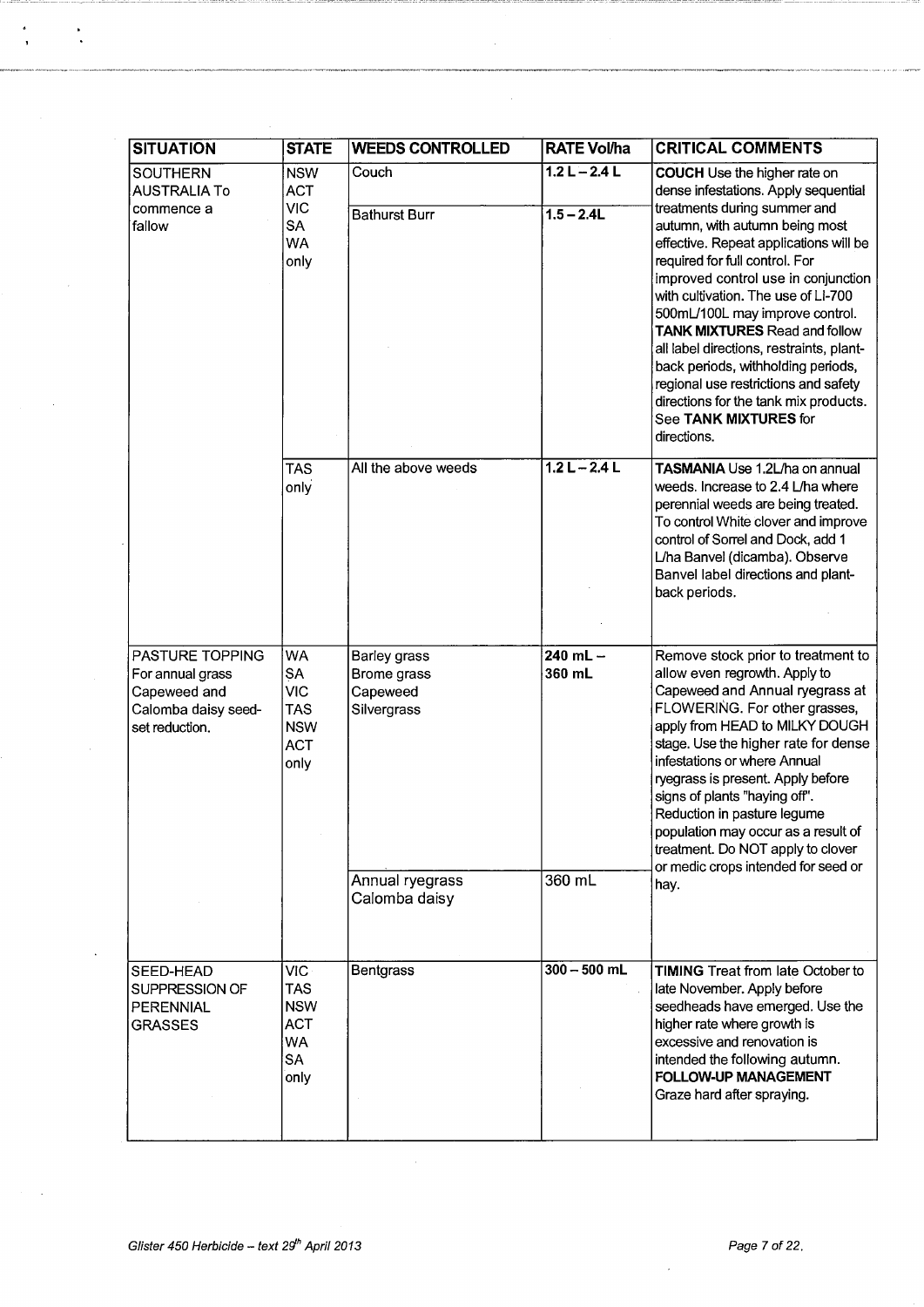| <b>SITUATION</b>                                                                                                                            | <b>STATE</b>                                                        | <b>WEEDS CONTROLLED</b>                                                                         | <b>RATE Vol/ha</b> | <b>CRITICAL COMMENTS</b>                                                                                                                                                                                                                                                                                                                                                                                                                                                                                                                                                                                      |
|---------------------------------------------------------------------------------------------------------------------------------------------|---------------------------------------------------------------------|-------------------------------------------------------------------------------------------------|--------------------|---------------------------------------------------------------------------------------------------------------------------------------------------------------------------------------------------------------------------------------------------------------------------------------------------------------------------------------------------------------------------------------------------------------------------------------------------------------------------------------------------------------------------------------------------------------------------------------------------------------|
| <b>BENT GRASS</b><br><b>INFESTED PASTURE</b><br>For<br>control/suppression<br>prior to establishing<br>crops or improved<br>pasture species | <b>VIC</b><br><b>TAS</b><br>only                                    | Most annual weeds and<br>Bent grass                                                             | 2.0 L              | <b>TIMING</b> Apply to actively growing<br>plants in late spring when they have<br>some seed-head development, but<br>before summer moisture stress.<br>Remove stock to ensure there is full<br>leaf growth.<br><b>FOLLOW-UP MANAGEMENT</b><br>Full disturbance with a tyned<br>implement should follow 10-21 days<br>after spraying. Then follow with a<br>summer crop, and/or re-seeded<br>pasture or crop the following<br>autumn.                                                                                                                                                                         |
| <b>PASTURE</b><br>MANIPULATION For<br>suppression or control<br>of pastures species<br>prior to drilling                                    | <b>NSW</b><br><b>ACT</b><br><b>VIC</b><br>WA<br>only                | Carpet grass<br>Kikuyu<br>Paspalum                                                              | $1.1 - 4.8$ L      | <b>RATE SELECTION For</b><br>suppression, apply the low rate.<br>Where complete control is required<br>apply up to the high rate. BAND<br><b>SPRAYING</b> Band spraying may be                                                                                                                                                                                                                                                                                                                                                                                                                                |
| improved pasture,<br>forage species,<br>Soybeans or                                                                                         | QLD<br>only                                                         | Carpet grass<br>Paspalum                                                                        | $1.1 - 4.8$ L      | done immediately after the sowing<br>operation. Mount the nozzles behind<br>the coulter/tyne/press wheel                                                                                                                                                                                                                                                                                                                                                                                                                                                                                                      |
| Leucaena, BAND<br>SPRAYING: May also<br>be applied as a band or                                                                             |                                                                     | Kikuyu                                                                                          | $500mL -$<br>4.8L  | assembly of the band seeder. Adjust<br>to spray 0.5 to 1.0m strips. Ensure<br>minimal disturbance of the pasture.                                                                                                                                                                                                                                                                                                                                                                                                                                                                                             |
| strip spray                                                                                                                                 |                                                                     | Barbed wire grass<br><b>Black speargrass</b><br>Love grasses Red<br>Natal grass Wire<br>grasses | 2.4L               | Excessive dust created in the<br>seedling operation may reduce<br>herbicide activity. Pasture seed must<br>be drilled at the appropriate depth<br>and covered by soil.<br>LEUCAENA (QLD ONLY) Apply 2<br>L/ha through a single taper fan<br>nozzle LFI-80 mounted at the rear of<br>the single row planter providing a 1<br>m swath. Planting rows to be 4 m<br>apart.                                                                                                                                                                                                                                        |
| POA TUSSOCK<br><b>INFESTED</b><br><b>PASTURE For</b><br>reduction of<br>ground cover<br>allowing pasture<br>renovation                      | <b>NSW</b><br><b>ACT</b><br><b>TAS</b><br><b>VIC</b><br>QLD<br>only | Most annual weeds and<br>suppression of Poa<br>tussock                                          | $2.4 L - 3.2 L$    | TIMING Graze heavily, then remove<br>at least 14 days before spraying to<br>allow fresh regrowth. Apply to<br>actively growing plants after the<br>autumn break but before heavy frosts<br>(March - May).<br><b>APPLICATION</b> Increasing to the<br>higher rate may give more effective<br>reductions. If aerial spraying, see<br><b>AERIAL EQUIPMENT. FOLLOW</b><br><b>UP MANAGEMENT</b><br>Sowing may start from 14 days after<br>spraying. It is essential that correct<br>follow-up pasture establishment<br>and management occurs after each<br>treatment. Spot treatment will limit<br>re-infestation. |
|                                                                                                                                             |                                                                     |                                                                                                 |                    |                                                                                                                                                                                                                                                                                                                                                                                                                                                                                                                                                                                                               |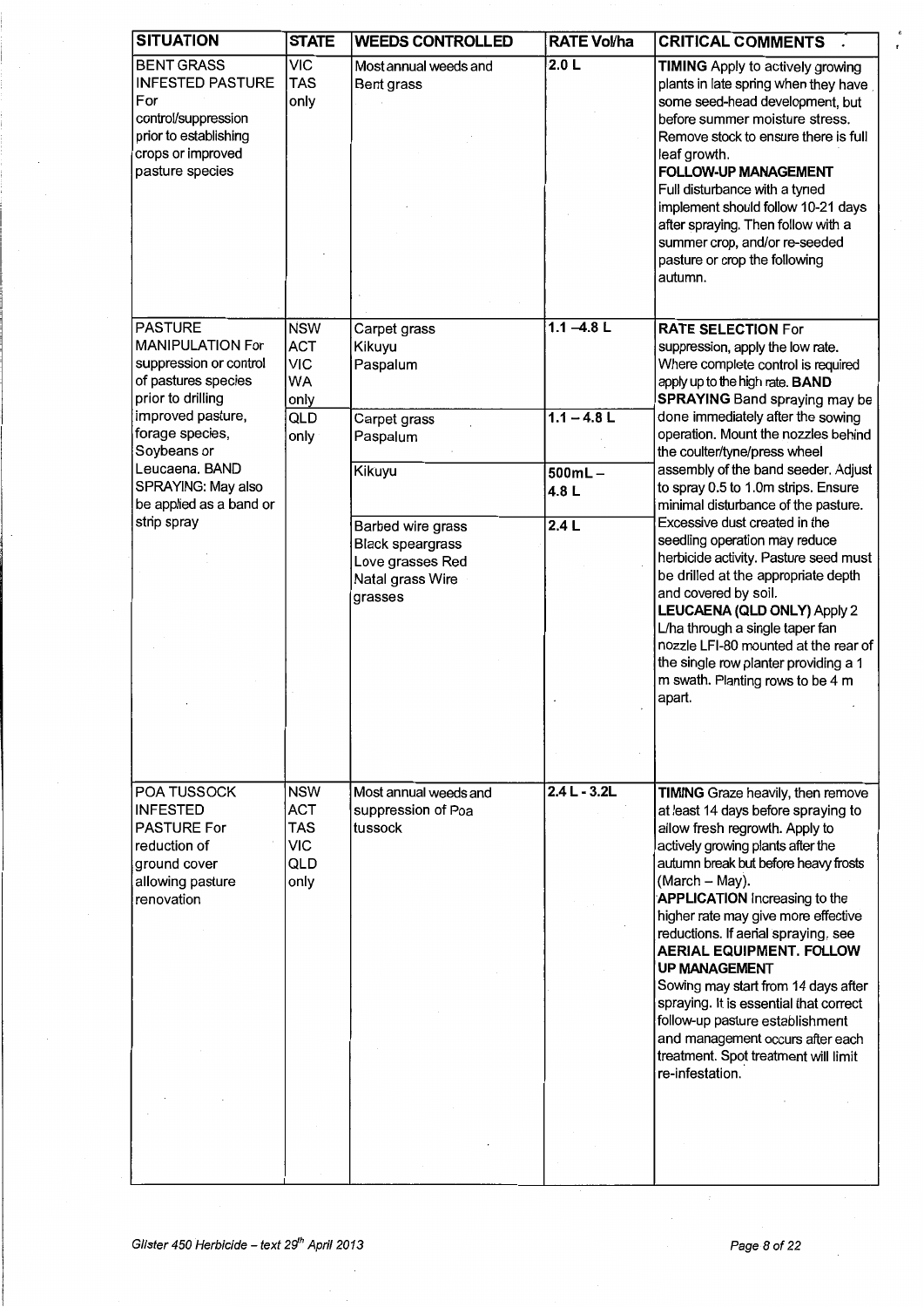| <b>SITUATION</b>                                                               | <b>STATE</b>                                   | <b>WEEDS CONTROLLED</b>                                                                                                                                                              | <b>RATE Vol/ha</b>                                                                                                                                                    | <b>CRITICAL COMMENTS</b>                                                                                                                                                                                                                                                                                                                                                                                         |
|--------------------------------------------------------------------------------|------------------------------------------------|--------------------------------------------------------------------------------------------------------------------------------------------------------------------------------------|-----------------------------------------------------------------------------------------------------------------------------------------------------------------------|------------------------------------------------------------------------------------------------------------------------------------------------------------------------------------------------------------------------------------------------------------------------------------------------------------------------------------------------------------------------------------------------------------------|
| <b>NORTHERN</b><br><b>AUSTRALIA</b><br>In fallows or prior to<br>sowing a crop | <b>QLD</b><br><b>NSW</b><br><b>ACT</b><br>only | Annual phalaris (Canary<br>grass), Barley grass,<br>Volunteer cereals, Wild oats                                                                                                     | $400 - 800$ mL                                                                                                                                                        | Treat only actively growing<br>weeds not under stress from<br>low moisture, frost, cold, disease or<br>waterlogging. If heavy grazing has<br>occurred allow regrowth to 6-8cm before<br>spraying. Note that under summer (hot)<br>conditions, dense infestations of Barnyard<br>grass and Liverseed grass may require<br>follow-up treatment for complete control. In                                            |
|                                                                                |                                                | Barnyard grass, Bathurst burr,<br>Button grass, Columbus grass<br>(seedling), Liverseed grass,<br>Native Millet, Stinkgrass<br>(Lovegrass), Volunteer<br>sorghum                     | $800$ mL $-$<br>1.6L                                                                                                                                                  | winter (cold) conditions, symptoms on<br>Deadnettle may be slow to develop.<br><b>RATE SELECTION</b> Use the lower rate on<br>young weeds; increase to the higher rate<br>where grasses reach full tillering or where<br>broadleaf weeds reach stem<br>elongation/budding/ At more advanced                                                                                                                      |
|                                                                                |                                                | Australian bluebell (QLD only)<br>Cudweed, Fumitory, Mexican<br>poppy, New Zealand spinach,<br>Saffron thistle, Spear thistle,<br>Spurge, Stinking goosefoot                         | $800mL - 1.2L$                                                                                                                                                        | stages of growth certain broadleaf weeds<br>require a higher rate range or the addition<br>of $2, 4$ -D ester.<br><b>CROP ESTABLISHMENT</b><br>Sowing should not proceed until conditions<br>allow the formation of a satisfactory<br>seeded. See Crop Establishment for<br>directions. TANK MIXTURES Read and<br>follow all label directions, restraints, plant-<br>back periods, withholding periods, regional |
|                                                                                |                                                | Black (giant) pigweed,<br>Boggabri weed, Caltrop<br>(Yellowvine), Indian hedge<br>mustard, Mintweed,<br>Summer grass                                                                 | $400 - 800$ mL<br>up to 5 true<br>leaves or 3cm<br>dia/height<br>$800$ mL $- 1.2$ L<br>greater than 5<br>true leaves or<br>3cm dia/height                             | use restrictions and safety directions for the<br>tank mix products. DO NOT tank mix with<br>atrazine when spraying<br>Barnyard grass or Liverseed<br>Grass.<br><b>AERIAL APPLICATION For</b><br>instructions on aerial application, under<br>hot conditions, see AERIAL                                                                                                                                         |
|                                                                                |                                                | African turnip weed, Deadnettle,<br>Sweet summer grass, Variegated<br>thistle, Volunteer sunflower                                                                                   | $600 - 800mL$<br>up to 5 true<br>leaves or 3cm<br>dia/height<br>$800mL - 1.6 L$<br>greater than 3<br>cm dia/height                                                    | <b>EQUIPMENT.</b> Do not apply by<br>aircraft when temperature is above 30°C.                                                                                                                                                                                                                                                                                                                                    |
|                                                                                |                                                | Annual ground cherry<br>(Gooseberry), Bladder ketmia,<br>Camel melon,<br>False castor oil plant/Thornapple,<br>Noogoora burr, Turnip weed,<br>Wild lettuce, Wild turnip,<br>Wireweed | 800 mL-1.2L<br>prior to stem<br>elongation/<br>budding. After that<br>use $400$ mL-<br>1.2L plus $500 -$<br>700 mL 2,4-Dester<br>(800gL)<br>or $1.2 - 1.6 L$<br>alone |                                                                                                                                                                                                                                                                                                                                                                                                                  |
|                                                                                |                                                | Pigweed                                                                                                                                                                              | $800$ mL $-$<br>1.6 L up to<br>20cm dia                                                                                                                               | Use a higher rate on larger weeds.<br>Control of Pigweed over a wide range<br>of growth stages can be obtained with<br>the addition of Metsulfuron methyl.<br>Observe re-cropping intervals.                                                                                                                                                                                                                     |
|                                                                                |                                                | Prickly Paddy Melon                                                                                                                                                                  | 770mL –<br>$1.6L$ plus<br>80mL<br>Triclopyr 600                                                                                                                       | DO NOT add crop oil.                                                                                                                                                                                                                                                                                                                                                                                             |

¥

 $\ddot{\cdot}$ 

 $\ddot{\phantom{0}}$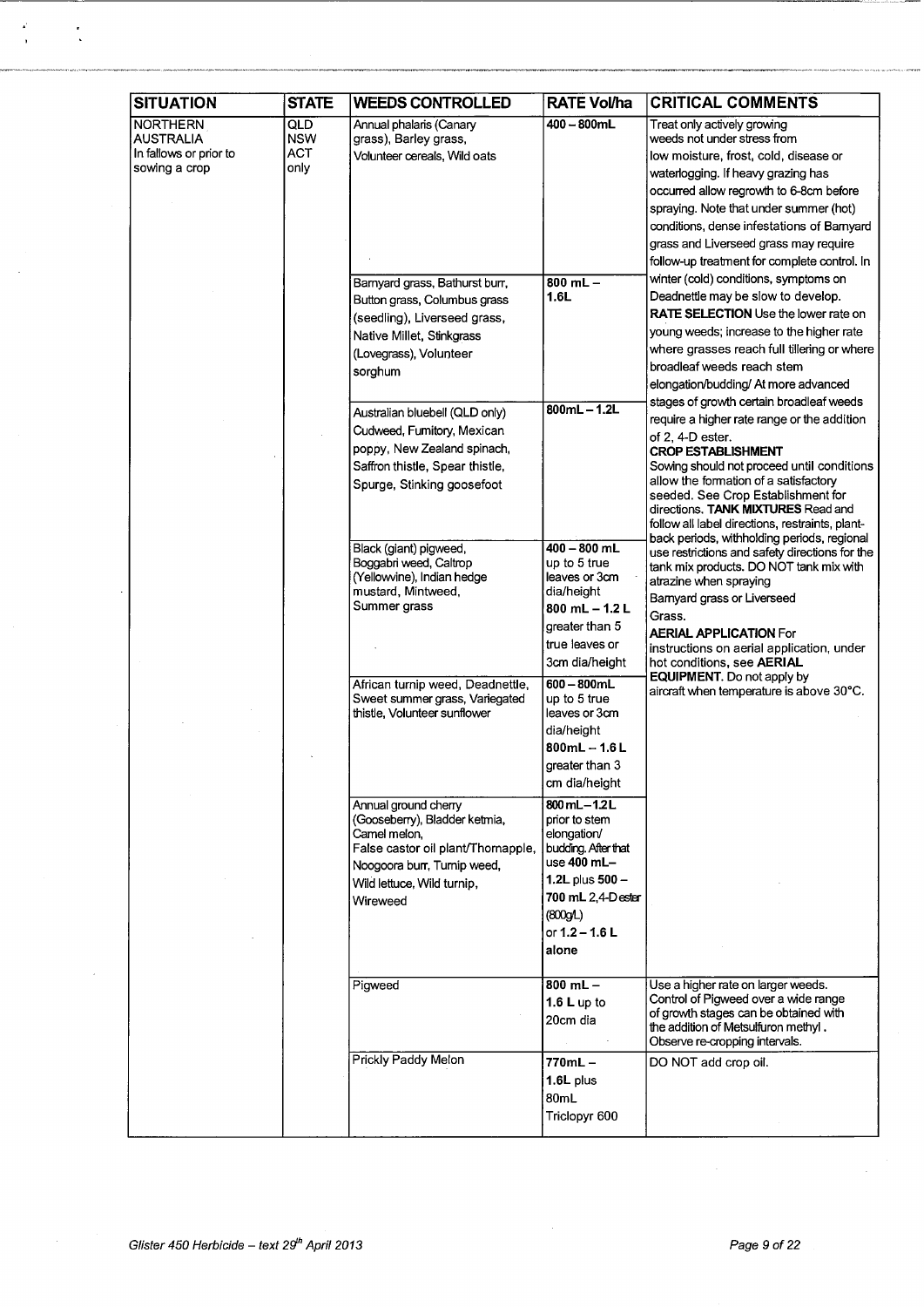| <b>SITUATION</b>                                                               | <b>STATE</b>                            | <b>WEEDS CONTROLLED</b>                                                                                              | <b>RATE Vol/ha</b>                                                                        | <b>CRITICAL COMMENTS</b>                                                                                                                                                                                                                                                                                                                                                                                                                                                                                                                                                                                                                                                                     |
|--------------------------------------------------------------------------------|-----------------------------------------|----------------------------------------------------------------------------------------------------------------------|-------------------------------------------------------------------------------------------|----------------------------------------------------------------------------------------------------------------------------------------------------------------------------------------------------------------------------------------------------------------------------------------------------------------------------------------------------------------------------------------------------------------------------------------------------------------------------------------------------------------------------------------------------------------------------------------------------------------------------------------------------------------------------------------------|
| <b>NORTHERN</b><br><b>AUSTRALIA</b><br>In fallows or prior to<br>sowing a crop | QLD<br><b>NSW</b><br><b>ACT</b><br>only | Sowthistle/ milkthistle                                                                                              | $600 - 800$ mL<br>rosettes up to 3<br>cm dia<br>$800mL - 1.6L$<br>greater than 3cm<br>dia | Previously grazed plants may be<br>difficult to control without allowing<br>full recovery.                                                                                                                                                                                                                                                                                                                                                                                                                                                                                                                                                                                                   |
|                                                                                |                                         | Couch                                                                                                                | $1.2 - 2.4$ L                                                                             | Use the higher rate for dense<br>infestations. Apply sequential<br>treatments during summer and<br>autumn, with autumn being most<br>effective. Repeat applications will<br>be required for full control. For<br>improved control use in conjunction<br>with cultivation. The use of LI 700<br>may improve control.                                                                                                                                                                                                                                                                                                                                                                          |
|                                                                                |                                         | Johnson grass                                                                                                        | $1.6 - 2.4 L$                                                                             | Use the higher rate on plants<br>approaching seedhead stage. Apply<br>to plants with a minimum of 30cm<br>new growth. Sequential treatments<br>will be required for long term control.                                                                                                                                                                                                                                                                                                                                                                                                                                                                                                       |
|                                                                                |                                         | <b>Nutgrass</b>                                                                                                      | $2.4 + 2.4 L$                                                                             | Make first application to actively<br>growing plants when at least 20%<br>have reached the head stage<br>(normally about Feb). After allowing<br>maximum re-emergence to occur<br>(normally in 6-8 weeks), it is<br>essential to make a second<br>application.<br>NOTE Followup treatments should<br>be made as part of a Nutgrass<br>control program.                                                                                                                                                                                                                                                                                                                                       |
| <b>SORGHUM</b><br>CONTROL<br>Pre-harvest                                       | QLD<br><b>NSW</b><br><b>ACT</b><br>only | Sorghum, grain sorghum<br>DO NOT apply to varieties<br>intended for seed production<br>or varieties prone to lodging | 1.2 or 1.6 L                                                                              | DO NOT apply if crop is under stress<br>from low moisture, frost, cold or<br>waterlogging. RATE SELECTION<br>Use the lower rate for control of crop<br>and late tillers and suppression of<br>ratoon regrowth. Use the higher rate<br>for improved suppression of ratoon<br>regrowth. TIMING Apply when grain<br>moisture is less than 25%.<br>Application can be made when<br>moderate browning has occurred.<br><b>CAUTION</b> Treatment may increase<br>potential for CROP LODGING,<br>particularly if prior moisture stress<br>has occurred. Harvest as soon as<br>sufficient dry down has occurred to<br>avoid possible lodging. CAUTION<br>Sorghum may be naturally toxic to<br>stock. |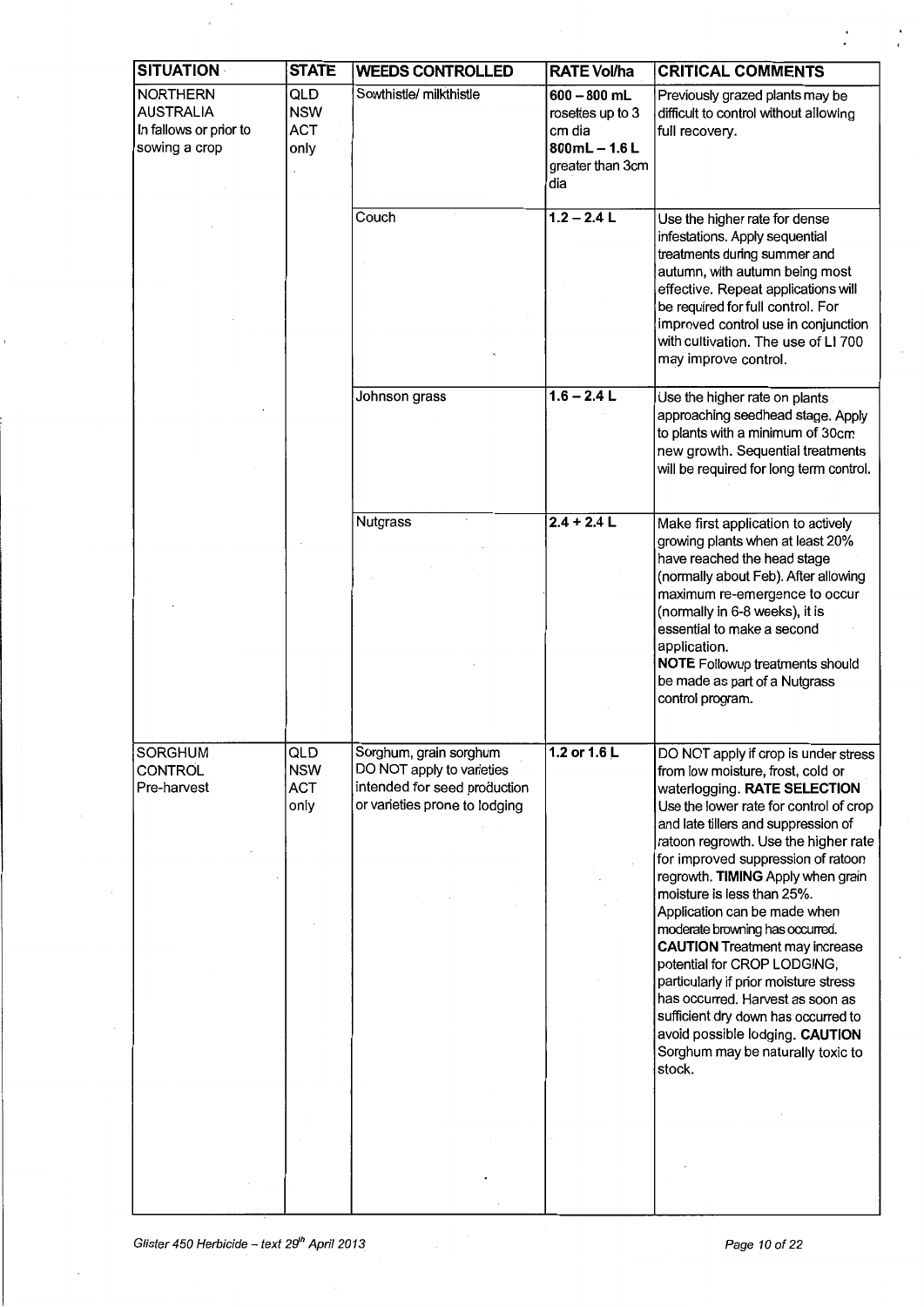| <b>SITUATION</b>   | <b>STATE</b> | <b>WEEDS CONTROLLED</b> | <b>RATE Vol/ha</b> | <b>CRITICAL COMMENTS</b>                |
|--------------------|--------------|-------------------------|--------------------|-----------------------------------------|
| <b>SORGHUM</b>     | QLD          | Sorghum stubble, grain  | 800 mL-1.2 L       | APPLY UNDER GOOD                        |
| <b>CONTROL</b>     | <b>NSW</b>   | sorghum                 | for fresh          | <b>GROWING CONDITIONS ONLY.</b>         |
| Post-harvest       | <b>ACT</b>   |                         | regrowth from      | DO NOT apply if plants are under        |
|                    | only         |                         | slashed            | stress from low moisture, frost,        |
|                    |              |                         | stubble            | cold or waterlogging.                   |
|                    |              |                         | 1.2-1.6 L for      | <b>SLASHED STUBBLE AND</b>              |
|                    |              |                         | standing           | <b>SPRING REGROWTH apply when</b>       |
|                    |              |                         | stubble if         | fresh regrowth is at least 20cm         |
|                    |              |                         | sufficiently       | high.                                   |
|                    |              |                         | green and for      | <b>STANDING STUBBLE Apply only</b>      |
|                    |              |                         | fresh spring       | if sufficient green leaf is present. If |
|                    |              |                         |                    | grazing has occurred allow              |
|                    |              |                         | regrowth           | regrowth to 20cm before                 |
|                    |              |                         |                    | treatment. RATE SELECTION               |
|                    |              |                         |                    | Use the lower rate for knockdown        |
|                    |              |                         |                    | and regrowth suppression where          |
|                    |              |                         |                    | cultivation is to follow. Increase to   |
|                    |              |                         |                    | the higher rate for improved            |
|                    |              |                         |                    | regrowth control. NOTE Variable         |
|                    |              |                         |                    | results occur where the crop has        |
|                    |              |                         |                    |                                         |
|                    |              |                         |                    | been subject to stress or growing       |
|                    |              |                         |                    | conditions are marginal.                |
|                    |              |                         |                    | <b>CAUTION</b> Sorghum may be           |
|                    |              |                         |                    | naturally toxic to stock.               |
|                    |              |                         |                    |                                         |
| <b>SUGAR CANE</b>  | Qld          | Sugar cane ratoon       | $4.8 - 7.2L$       | APPLY UNDER GOOD                        |
| Ratoon spray out   | <b>NSW</b>   | regrowth                |                    | <b>GROWING CONDITIONS ONLY</b>          |
|                    | <b>ACT</b>   |                         |                    | to actively growth ratoons 60-          |
|                    | only         |                         |                    | 120 cm tall. Do NOT apply if            |
|                    |              |                         |                    | plants are under stress from low        |
|                    |              |                         |                    | moisture or waterlogging. Use           |
|                    |              |                         |                    | the lower rate for suppression or       |
|                    |              |                         |                    | where cultivation is to follow.         |
|                    |              |                         |                    | Use higher rate for control.            |
|                    |              |                         |                    |                                         |
| <b>RICE Direct</b> | <b>NSW</b>   | Annual ryegrass         | 800mL- 1.0L        | Glister 450 Herbicide is less           |
| drilling           | <b>ACT</b>   | Annual phalaris         |                    | effective on drought-stressed           |
|                    | only         | Canary grass            |                    | plants. In drought conditions a         |
|                    |              | Barley grass Burr       |                    | pre-watering prior to spraying is       |
|                    |              | medic Sub. Clover       |                    | recommended. In grazed                  |
|                    |              | Winter grass            |                    | situations, if heavy grazing has        |
|                    |              |                         |                    | occurred allow regrowth to 6-8cm        |
|                    |              |                         |                    | before spraying. ANNUAL                 |
|                    |              |                         |                    | <b>RYEGRASS Add Wetter TX at</b>        |
|                    |              |                         |                    | 200mL/100L of spray solutions           |
|                    |              |                         |                    | and where dominant use the              |
|                    |              |                         |                    | higher rate. SOWING Direct              |
|                    |              |                         |                    | drilling may take place 1-14 days       |
|                    |              |                         |                    | after spraying. Glister 450             |
|                    |              |                         |                    | Herbicide does not provide              |
|                    |              |                         |                    | residual weed control. Permanent        |
|                    |              |                         |                    |                                         |
|                    |              |                         |                    | water and approved selective            |
|                    |              |                         |                    | herbicides should be used to            |
|                    |              |                         |                    | provide continuing control of           |
|                    |              |                         |                    | weeds.                                  |
|                    |              |                         |                    |                                         |
|                    |              |                         |                    |                                         |
|                    |              |                         |                    |                                         |

 $\bar{\gamma}$ 

 $\ddot{\phantom{0}}$ 

 $\frac{1}{3}$ 

à,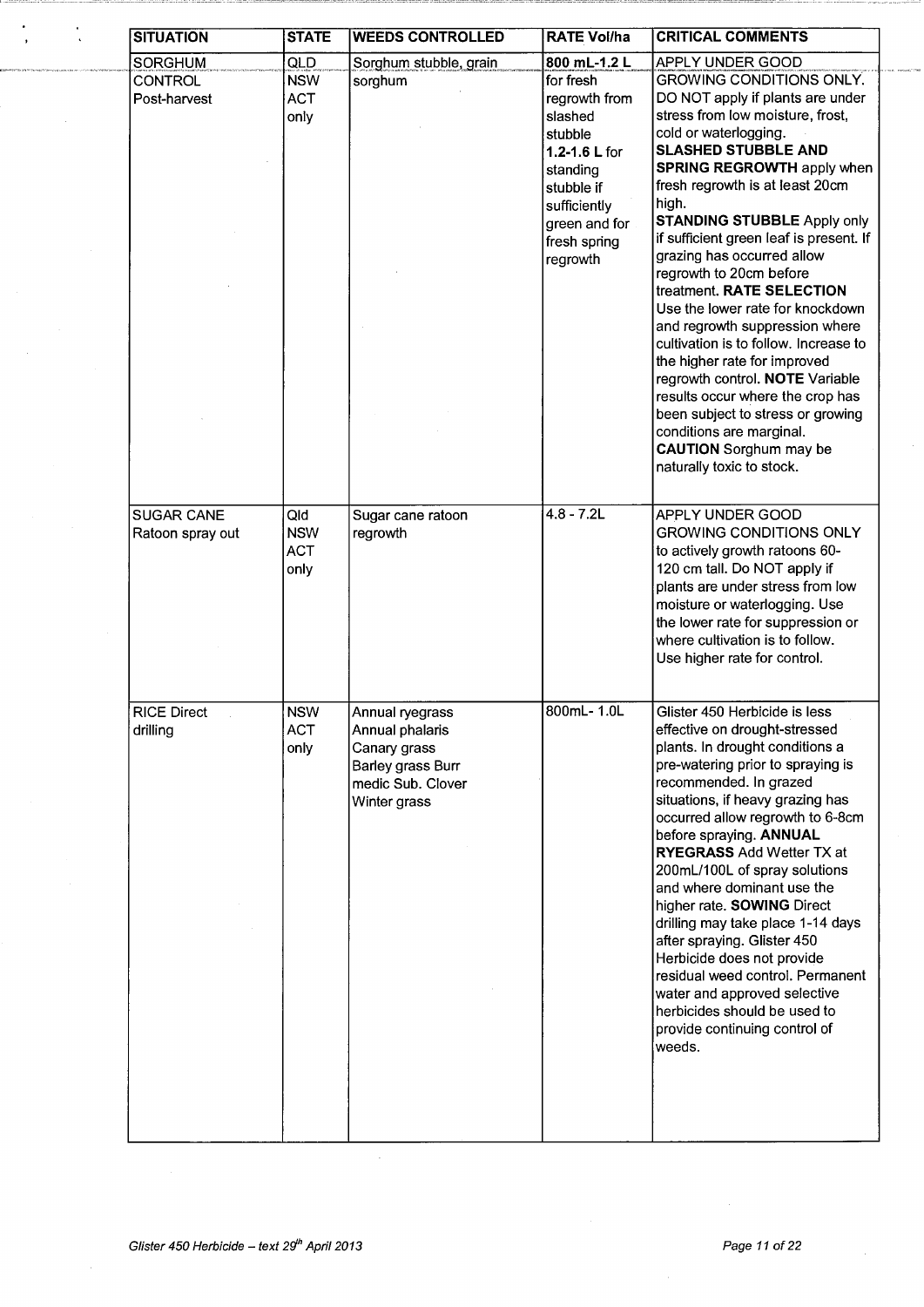| <b>SITUATION</b>                                                             | <b>STATE</b>                            | <b>WEEDS CONTROLLED</b>                                                                                                                | <b>RATE Vol/ha</b>        | <b>CRITICAL COMMENTS</b>                                                                                                                                                                                                                                                                                                                                                                                                                                                                                                                                                                                                                                                                                                                                                                                                                                                                                                                                                                                                                                            |
|------------------------------------------------------------------------------|-----------------------------------------|----------------------------------------------------------------------------------------------------------------------------------------|---------------------------|---------------------------------------------------------------------------------------------------------------------------------------------------------------------------------------------------------------------------------------------------------------------------------------------------------------------------------------------------------------------------------------------------------------------------------------------------------------------------------------------------------------------------------------------------------------------------------------------------------------------------------------------------------------------------------------------------------------------------------------------------------------------------------------------------------------------------------------------------------------------------------------------------------------------------------------------------------------------------------------------------------------------------------------------------------------------|
| Cotton pre-harvest Do<br>not use on crops<br>intended for seed<br>production | <b>NSW</b><br><b>ACT</b><br>Qld<br>only | Bathurst burr Noogoora<br>burr Winter annual<br>weeds including<br>Sowthistle / milkthistle<br>Nutgrass (seasonal<br>suppression only) | $1-2L$<br>$\overline{2L}$ | Use the lower rate on light<br>infestations of small weeds, where<br>the crop canopy allows adequate<br>spray coverage of the weeds.<br>Increase to the higher rate when<br>the crop canopy may limit spray<br>coverage, when treating dense<br>infestations, or when treating<br>larger weeds. Apply alone or in<br>tank mixtures with Dropp® or<br>Harvade®. Apply when at least<br>60% of bolls are open and<br>immature bolls cannot be easily<br>cut with a sharp knife. Where a<br>leafy canopy limits spray<br>coverage, reduced weed control<br>can be expected. For best results<br>under these conditions, delay<br>application until canopy re-opens<br>following initial conditioning<br>treatment.<br>Where control of Nutgrass or<br>Noogoora burr is required<br>treatments should be applied prior<br>to the onset of frosts. When tank<br>mixed defoliants, a slightly higher<br>proportion of cotton leaf may be<br>retained, particularly where the<br>higher rate is used. Read and<br>follow all label direction for the<br>tank mix products. |
| Cotton: Shielded<br>sprayers                                                 | <b>NSW</b><br><b>ACT</b><br>Qld<br>only | Refer to Weeds Controlled<br>section Northern Australia:<br>In.<br>fallows or prior to sowing a<br>crop                                |                           | Apply Glister 450 Herbicide to<br>weeds growing between crop<br>rows using a shielded sprayer.<br>Do not apply in crops less than<br>20cm high. Do not allow spray or<br>spray drift to contact any part of<br>the cotton plant as severe injury<br>or destruction may result.                                                                                                                                                                                                                                                                                                                                                                                                                                                                                                                                                                                                                                                                                                                                                                                      |

÷,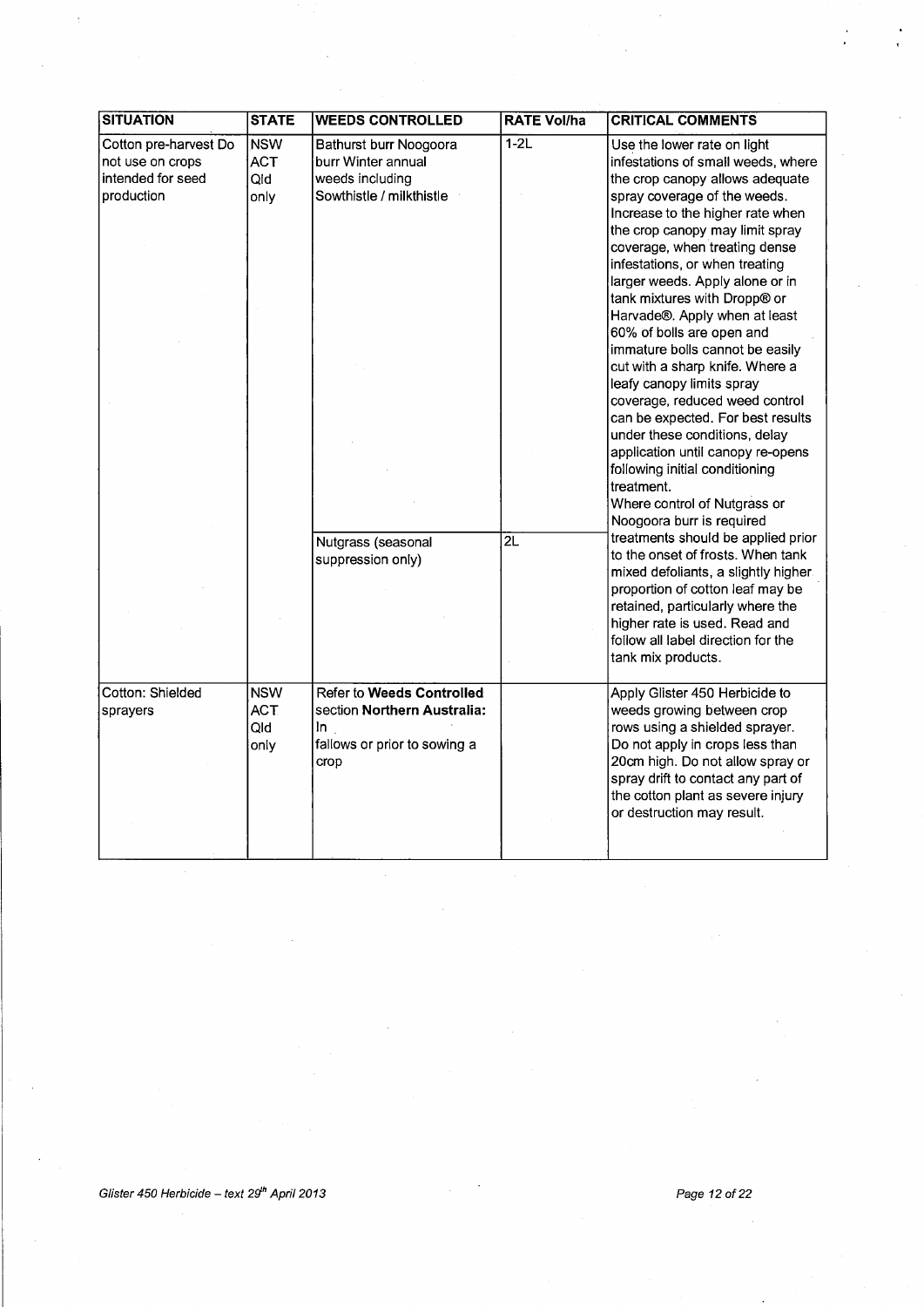| TREE AND VINE       | All States Amaranth, Barley | Boom: 1.6-2.4L/ha | Apply as directed or shielded spray or     |
|---------------------|-----------------------------|-------------------|--------------------------------------------|
| <b>CROPS</b>        | Grass, Barnyard             |                   | using wiper equipment. DO NOT apply        |
| including           | Grass                       | Handgun:          | as a spray near trees or vines less than   |
| Vineyards, Berries  | Brome Grass,                | 400-600 mL/100L   | 3 years old, unless they are effectively   |
| and other small     | Caltrop, Canary             |                   | shielded from spray or spray drift. DO     |
| fruits (excluding   | Grass (annual               | Knapsack:         | NOT allow wiper surface to contact any     |
| strawberry), Citrus | phalaris)                   | 60-80mL/15L       | part of the tree, vine or plant.           |
| Fruit.              | Capeweed,                   |                   | Citrus fruits, Nuts, Olives and Pome fruit |
| Tropical and Sub    | Chickweed, Cobbler's        |                   | & Vegetables.                              |
| tropical fruits,    | Pegs, Deadnettle            |                   | DO NOT allow spray or spray drift to       |
| Pome Fruit, Stone   | Doublegee,                  |                   | contact green bark or stems, canes,        |
| Fruit, Tree Nuts,   | Liverseed Grass.            |                   | laterals, suckers, fresh wounds, foliage   |
| Duboisia, Hops,     | Mintweed                    |                   | or fruit.                                  |
| Tea                 | Paterson's Curse            |                   | Hops - Apply in winter, prior to crop      |
|                     | Pigweed, Ryegrass,          |                   | emerging from dormancy.                    |
|                     | Silver Grass, Spear         |                   | Tea                                        |
|                     | Thistle, Thornapple,        |                   | Apply a maximum of 3.2L/ha by              |
|                     | <b>Wild Mustard</b>         |                   | shielded boom or directed off-centre       |
|                     | Wild Oats, Wild             |                   | nozzle or 0.4L/100L by directed            |
|                     | Turnip, Winter Grass,       |                   | handgun or knapsack to avoid               |
|                     | Variegated Thistle          |                   | application to the crop.                   |
|                     |                             |                   | All other crops                            |
|                     |                             |                   | DO NOT allow spray or spray drift to       |
|                     |                             |                   | contact any part of the plant including    |
|                     |                             |                   | the trunk.                                 |
|                     |                             |                   | CAUTION:                                   |
|                     |                             |                   | Where split bark on Kiwifruit and greens   |
|                     |                             |                   | stems on Pawpaw occur, extreme care        |
|                     |                             |                   | is required.                               |
|                     |                             |                   | Annual weeds may be sprayed anytime        |
|                     |                             |                   | they are actively growing. Use the lower   |
|                     |                             |                   | rate on weeds up to 15cm tall.             |
|                     |                             |                   |                                            |
|                     |                             |                   |                                            |

,·

 $\ddot{\cdot}$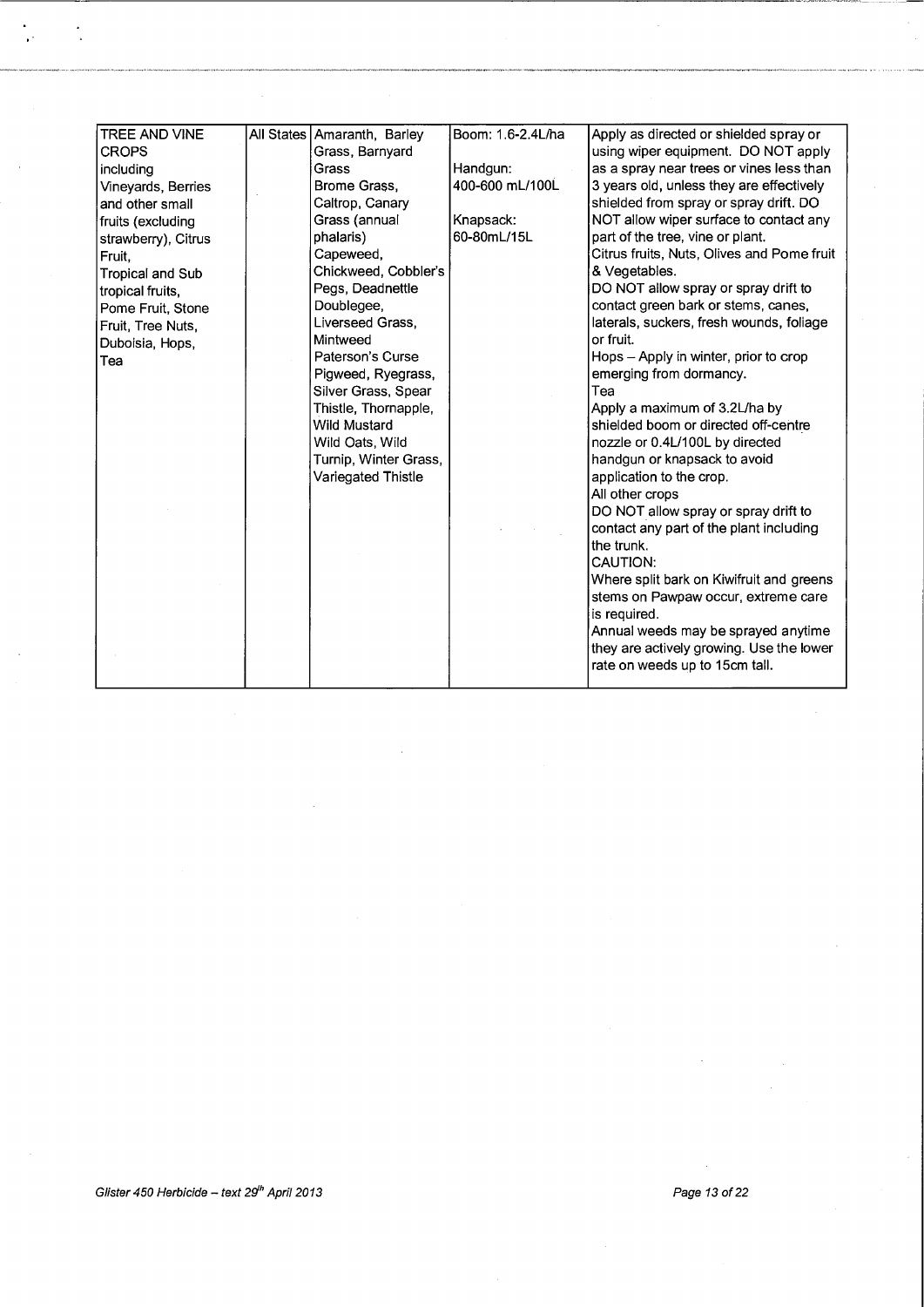## **GENERAL WEED CONTROL- ALL STATES**

| <b>SITUATION</b>                                                                                                                                                                                                                                                                       | CRITICAL COMMENTS - Read General Application<br>Information before using<br>See Annual, perennial and woody weeds sections below<br>for most appropriate rate.                                                                                                                                                                                                                                                                                                                                      |
|----------------------------------------------------------------------------------------------------------------------------------------------------------------------------------------------------------------------------------------------------------------------------------------|-----------------------------------------------------------------------------------------------------------------------------------------------------------------------------------------------------------------------------------------------------------------------------------------------------------------------------------------------------------------------------------------------------------------------------------------------------------------------------------------------------|
| For general weed control in domestic areas (home<br>gardens), Commercial, Industrial and Public Service<br>Areas, Agricultural Buildings and other farm situations.<br>For specific weeds, brush and woody weeds or unwanted<br>trees, refer to the appropriate Weeds Controlled Table | For control of many grasses and broadleaf weeds<br>Rate: 8mL/ litre of water<br>- Apply when weeds are actively growing<br>- Apply to ensure complete and uniform wetting of<br>foliage<br>- Visible symptoms may take from 3 to 7 days to develop<br>When spraying Glister in high volumes of spot spraying<br>(except where a specific wetter such as Pulse Penetrant<br>is recommended), the addition of 200mL per 100L of a<br>1000g/L wetter (or equivalent) such as BS1000 is<br>recommended. |
| NON-AGRICULTURAL AREAS<br>Around buildings, Commercial and Industrial areas,<br>Domestic and public service areas and Right-of-ways.                                                                                                                                                   | Glister 450 does not provide residual weed control. For<br>residual control of annual weeds, Glister 450 Herbicide<br>may be tank mixed with certain residual herbicides.<br>Refer to Tank Mixtures/Compatibility section.                                                                                                                                                                                                                                                                          |
| <b>AGRICULTURAL AREAS</b>                                                                                                                                                                                                                                                              | Glister 450 Herbicide may be used for control of annual<br>and perennial weeds as directed, in agricultural land prior<br>to sowing of any edible or non-edible crop, but not prior to<br>transplanting Tomato seedlings.                                                                                                                                                                                                                                                                           |
| DRY DRAINS AND CHANNELS<br>Dry margins of dams, lakes and streams situations                                                                                                                                                                                                           | Do not apply to weeds growing in or over water. Do not<br>spray across open bodies of water and do not allow spray<br>to enter the water. Do not allow water to return to dry<br>channels and drains within 4 days of application.                                                                                                                                                                                                                                                                  |
| <b>FORESTS</b>                                                                                                                                                                                                                                                                         | Glister 450 Herbicide may be used in the following<br>situations:<br>prior to establishment of nurseries<br>$\bullet$<br>for site preparation prior to planting<br>amongst established trees using a directed or<br>shielded sprayer<br>Do not allow wiper surface to contact any part of the tree.<br>Do not allow spray or spray drift to come into contact with<br>foliage or green bark or stems of desirable trees, since<br>severe injury may result.                                         |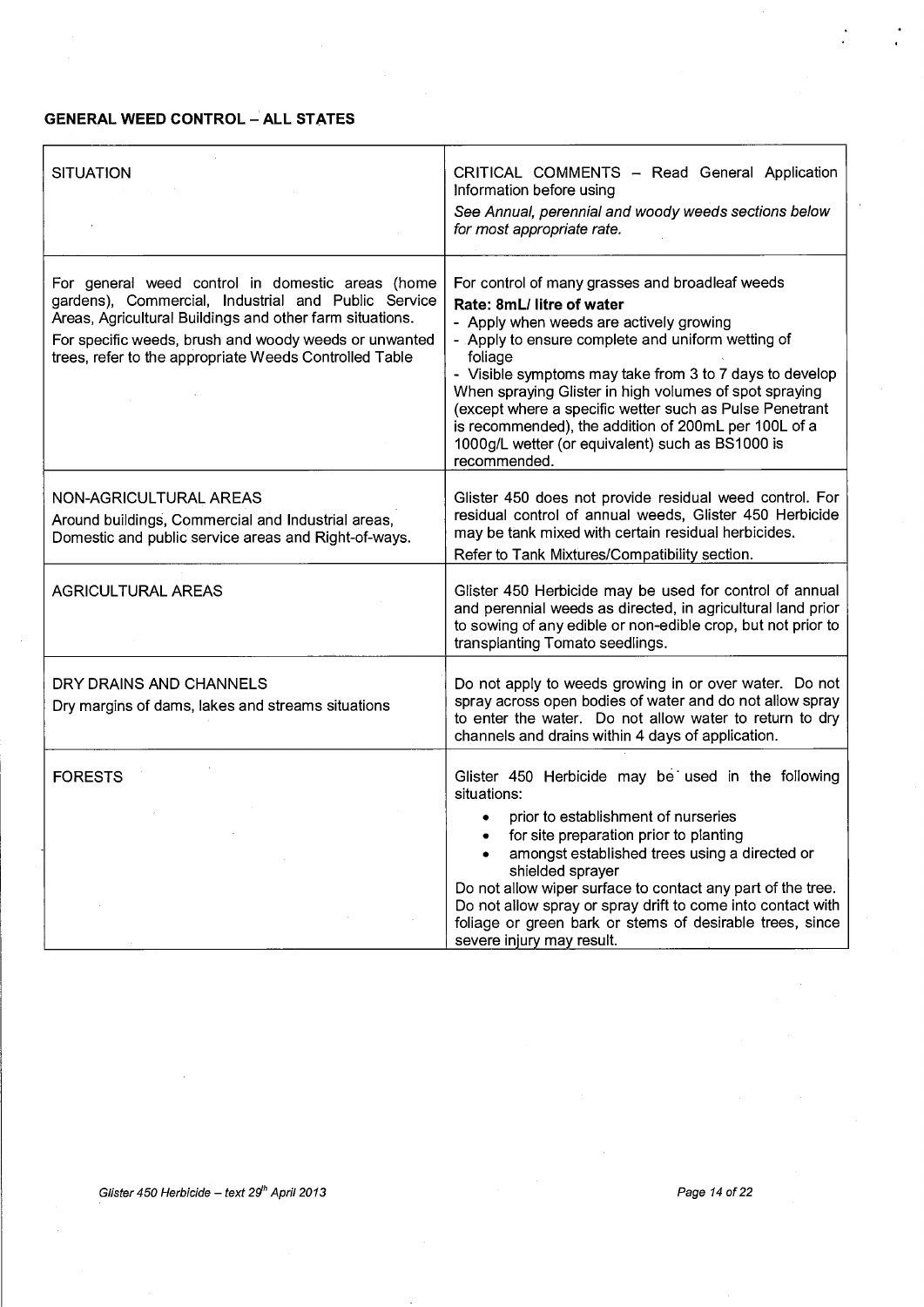| SUGARCANE,<br>PEANUTS, COTTON, SOYBEANS,<br><b>NAVYBEANS AND CHICKPEAS</b><br>Application using selective equipment<br>Qld, NSW only | Wiper Equipment. Apply Glister 450 to weeds growing<br>between crop rows or to weeds growing at least 15 cm<br>above the crop.<br>DO NOT allow the wiper to contact crop and ensure<br>operating conditions do not allow solution to drip from<br>applicator since severe injury may result. Refer to Wiper<br>Equipment in the Application Section of the label.<br>Shielded Sprayers (Cotton only)<br>Apply Glister 450 to weeds growing between crop rows<br>using a shielded sprayer. Refer to the Weeds Controlled<br>tables for rates of application. DO NOT apply to crops<br>less than 20 cm high.<br>DO NOT allow spray or spray drift to contact any part of<br>the cotton plants as severe injury or destruction may<br>result.                  |
|--------------------------------------------------------------------------------------------------------------------------------------|-------------------------------------------------------------------------------------------------------------------------------------------------------------------------------------------------------------------------------------------------------------------------------------------------------------------------------------------------------------------------------------------------------------------------------------------------------------------------------------------------------------------------------------------------------------------------------------------------------------------------------------------------------------------------------------------------------------------------------------------------------------|
| <b>PASTURE</b>                                                                                                                       | DIRECTED (SPOT) APPLICATION: Glister 450<br>Herbicide is non-selective and may damage or kill any<br>plant in the sprayed area. Re-treatment and/or pasture<br>improvement may be necessary to restrict seedling re-<br>establishment.<br>SELECTIVE APPLICATION: SEE WIPER EQUIPMENT<br>BOOM APPLICATION: Glister 450 Herbicide may be<br>used to suppress or kill existing pasture species prior to<br>re-seeding or establishment of other crops. Where spot<br>application (spray or wiper) is undertaken, grazing stock<br>need not be removed.<br><b>CAUTION:</b><br>Certain plants may be naturally toxic to stock. Where<br>known toxic plants are present DO NOT allow stock to<br>graze until complete browning of treated plants has<br>occurred. |
| <b>ONIONS</b><br>Post-plant, Pre-emergence application. Tas only                                                                     | For control of annual weeds and suppression of perennial<br>weeds, including Rope Twitch. Apply Glister 450<br>Herbicide at 800mL-2.4L/ha post-sowing and at least 7<br>days before crop is due to emerge. DO NOT apply to<br>emerging onion plants as severe injury will result. Use the<br>lower rate on small, actively growing annual weeds.<br>Increase to the higher rate for larger annual weeds (over<br>15cm tall) and for suppression of perennial weeds.                                                                                                                                                                                                                                                                                         |

---------- ---------------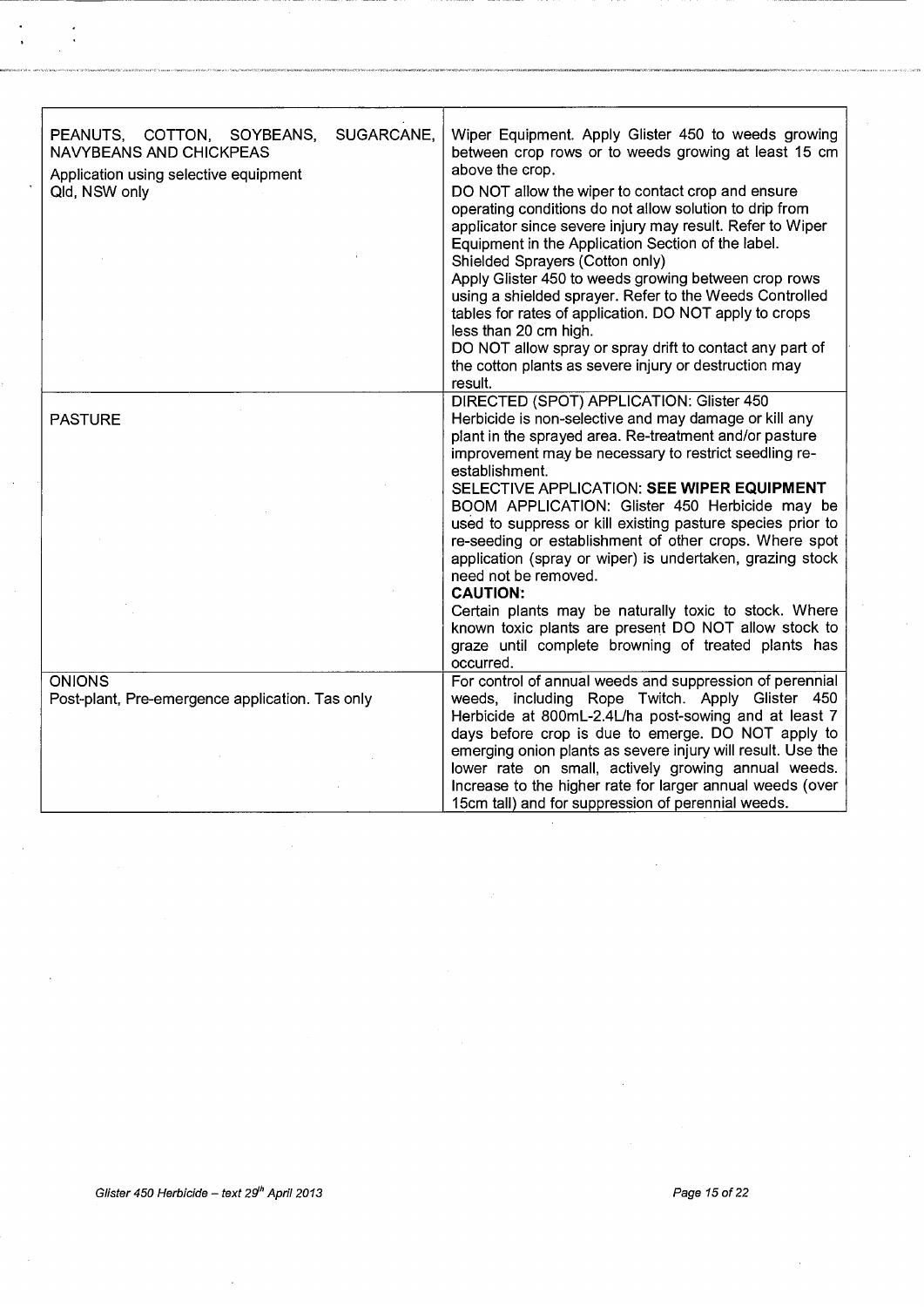| <b>Weeds Controlled</b>                                                                            | Rate                  | <b>Critical Comments</b>                                 |
|----------------------------------------------------------------------------------------------------|-----------------------|----------------------------------------------------------|
| <b>ANNUAL WEEDS</b>                                                                                | <b>BOOM</b>           |                                                          |
| Amaranth, Bathurst burr, Barley Grass, Barnyard Grass                                              | 1.6-2.4L per          | Apply to weeds whenever                                  |
| Brome Grass, Caltrop, Canary Grass (annual phalaris)                                               | ha                    | they are not subject to stress                           |
| Capeweed, Chickweed, Cobbler's Pegs, Deadnettle                                                    |                       | due to drought or frost.                                 |
| Doublegee, Fumitory, Ground Cherry, Hedge mustard,                                                 |                       | Use the higher rate on                                   |
| Lesser Swinecress, Liverseed Grass, Mintweed                                                       | <b>HANDGUN</b>        | weeds over 15cm in height                                |
| Noogoora burr, Paradoxa Grass, Paterson's Curse<br>Pigweed, Potato Weed, Ryegrass, Saffron Thistle | 400-560mL<br>per 100L | or diameter or where dense<br>weed coverage limits spray |
| Silver Grass, Sow Thistle, Spear Thistle, Spiny Burr Grass                                         |                       | coverage.                                                |
| Spurge, Sub. Clover, Thornapple, Wild Mustard                                                      | <b>KNAPSACK</b>       | Use the higher spot spraying                             |
| Wild Oats, Wild Turnip, Winter Grass, Variegated Thistle,                                          | 60-80mL per           | rate when applying less than                             |
| Volunteer cereal                                                                                   | 15L                   | 5L spray per 100 sqm.                                    |
|                                                                                                    |                       |                                                          |
|                                                                                                    |                       | Glister 450 Herbicide does                               |
|                                                                                                    |                       | not provide residual weed                                |
|                                                                                                    |                       | control. Repeat treatments                               |
|                                                                                                    |                       | may be necessary to control<br>later geminating weeds.   |
|                                                                                                    |                       |                                                          |
|                                                                                                    |                       | For residual control of annual                           |
|                                                                                                    |                       | weeds, Glister 450 Herbicide                             |
|                                                                                                    |                       | may be tank-mixed with                                   |
|                                                                                                    |                       | certain residual herbicides.                             |
|                                                                                                    |                       |                                                          |
|                                                                                                    |                       | See TANK                                                 |
|                                                                                                    |                       | MIXTURES/COMPATIBILITY                                   |
|                                                                                                    |                       | for directions.                                          |
|                                                                                                    |                       | DO NOT use an atrazine                                   |
|                                                                                                    |                       | tank mix for control of                                  |
|                                                                                                    |                       | barnyard grass or liverseed                              |
|                                                                                                    |                       | grass.                                                   |

 $\sim$ 

 $\mathcal{A}^{\mathcal{A}}$ 

 $\frac{\partial}{\partial t}$ 

 $\sum_{\alpha=1}^{\infty}$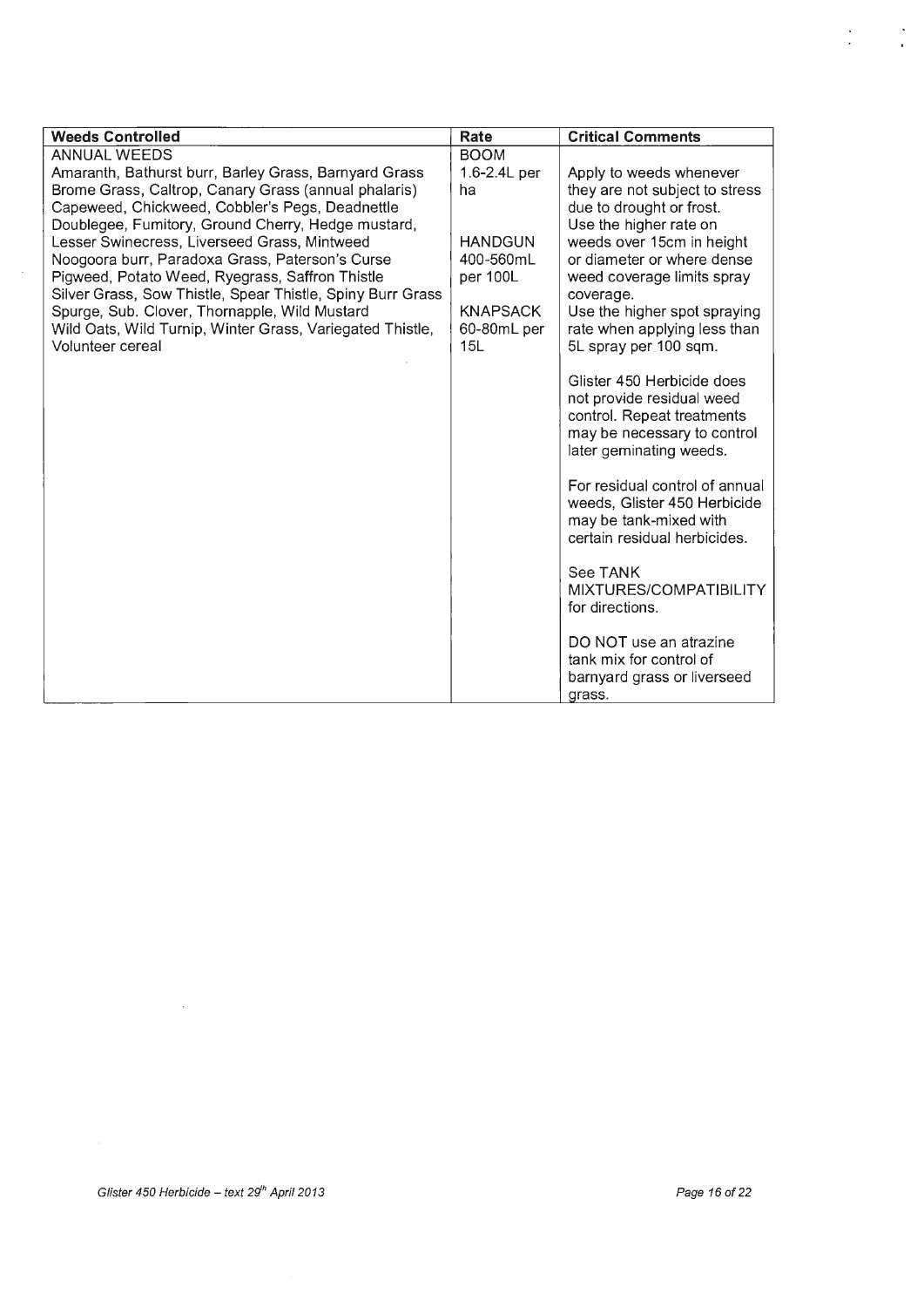## **DIRECTIONS FOR USE Continued**

-- ------------------------------------

 $\ddot{\phantom{0}}$ 

 $\ddot{\cdot}$ 

| <b>PERENNIAL WEEDS</b><br>Artichoke thistle, African<br>lovegrass, Bent grass, Carpet<br>grass, Cocksfoot, Flatweed,<br>Johnson grass, Kangaroo grass,<br>Kikuyu, Nutgrass (Cyperus<br>rotundus) Paspalum, Phalaris,<br>Plantains, Poa tussock, Prairie<br>grass, Qld blue grass, Red-leg<br>grass, Rhodes grass, Rope twitch,<br>Sorrel, Soursob, Yorkshire fog | Boom:<br>$2.4 - 4.8$ L/ha<br>Handgun:<br>565-790mL/100L<br>Knapsack:<br>85-120mL/15L | Control of established perennial weeds is best<br>obtained when plants are in the seedhead stage.<br>In general best control of winter growing<br>perennials is obtained with application during<br>winter-spring.<br>Best control of summer growing perennials is<br>obtained with application in late summer and<br>autumn. For Nutgrass in cultivated situations<br>apply sequential low rate treatments when<br>Nutgrass has a minimum of 6-8 leaves. Use<br>higher rate in uncultivated situations.<br>For Rhodes grass, Rope twitch, Prairie grass, Qld<br>Blue grass, Johnson grass, Kangaroo grass,<br>Kikuyu, Redleg grass, Papalum and Sorrel, use<br>the higher rates only.                                                                                                                                                                                                                                                                                                                      |
|------------------------------------------------------------------------------------------------------------------------------------------------------------------------------------------------------------------------------------------------------------------------------------------------------------------------------------------------------------------|--------------------------------------------------------------------------------------|-------------------------------------------------------------------------------------------------------------------------------------------------------------------------------------------------------------------------------------------------------------------------------------------------------------------------------------------------------------------------------------------------------------------------------------------------------------------------------------------------------------------------------------------------------------------------------------------------------------------------------------------------------------------------------------------------------------------------------------------------------------------------------------------------------------------------------------------------------------------------------------------------------------------------------------------------------------------------------------------------------------|
| Blady grass, Bracken, Couch,<br>Guinea grass, *Paragrass,<br>Silverleaf nightshade, *Water<br>couch<br>*Use on dry drains only                                                                                                                                                                                                                                   | Boom:<br>7.2 L/ha<br>Handgun:<br>1L or 1.6L /100L<br>Knapsack:<br>160 or 240 mL/15L  | For Bracken add Pulse at 200mL/100L spray mix.<br>Best control of couch in WA and SA is obtained<br>with Spring treatment. Most effective control of<br>couch in eastern states is obtained with<br>sequential treatments of 2.3-5.2L/ha for control.<br>Only use the higher rate for handgun and<br>knapsack for Silverleaf nightshade.                                                                                                                                                                                                                                                                                                                                                                                                                                                                                                                                                                                                                                                                    |
| <b>WOODY WEEDS</b><br>Bamboo, Bitou bush, Boneseed,<br>Boxthorn, Crofton weed, Gorse,<br>Groundsel bush, Lantana,<br>Mistflower                                                                                                                                                                                                                                  | Handgun:<br>$400 - 790$<br>mL/100L<br>Knapsack:<br>65-120mL/15L                      | Apply to actively growing plants. DO NOT apply<br>to drought stressed plants. Further treatment may<br>be necessary to restrict seedling re-<br>establishment.<br>Bamboo- apply when foliage/regrowth is 1-2m<br>tall, use the higher rate only.<br>Bitou bush, Boneseed - apply higher rate on<br>bushes greater than 1.5m Best results are<br>obtained when treated at peak flower during<br>winter.<br>Boxthorn – minimum rate is 565 mL for handgun<br>and 85 mL for knapsack.<br>Groundsel bush apply the higher rate on bushes<br>greater than 2m. DO NOT apply in winter.<br>Minimum rate is 565mL for handgun and 65mL<br>for knapsack.<br>Gorse - always add Pulse at 200mL/100L of<br>spray mix, use higher rate only.<br>Lantana - use higher rate only. Addition of Pulse<br>(200mL/100L) may improve control.<br>Boxthorn, Lantana, Gorse - removal of bushes<br>(after complete brown out), pasture improvement<br>or further treatment are recommended to control<br>seedlings and/regrowth. |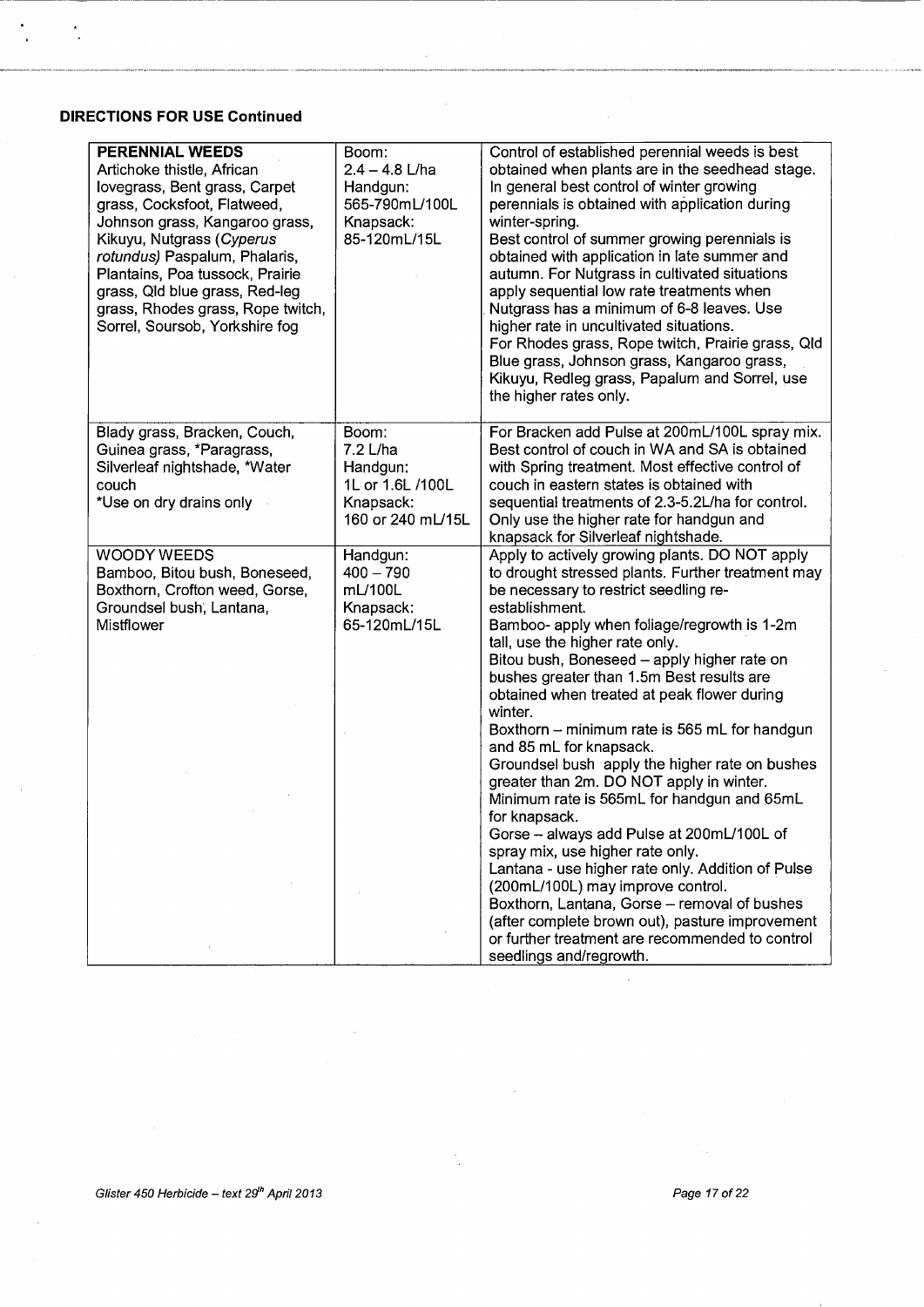| Blackberry, Chinese scrub,<br>Eucalyptus spp. (seedlings less<br>than 2m) Hawthorn, Pampas<br>grass, Sifton bush, Sweet briar,<br>Willow (less than 2m) | Handgun:<br>790 mL $-$<br>1.05L/100L<br>Knapsack:<br>120mL-170mL/15L | Apply to actively growing plants.<br>Removal of bushes (after complete brown out),<br>pasture improvement or further treatment are<br>recommended to control seedlings and/regrowth.<br>Blackberry – apply from flowering to leaf fall, use<br>the higher rate on old infestations greater than<br>2m high. In Tas DO NOT treat bushes bearing<br>mature fruit.<br>Chinese scrub – use higher rates on bushes<br>greater than 1m.<br>Eucalyptus spp – add Pulse at 200mL/100L spray<br>mix.<br>Hawthorn – apply from flowering to leaf fall, use<br>the higher rate on bushes over 2m tall.<br>Pampas grass -- allow regrowth to reach 1m, for<br>best results apply after flowering.<br>Sifton bush – use higher rates on bushes greater<br>than 1m.<br>Sweet briar – apply from late flowering to leaf fall,<br>sue 1.2-1.6L/100L and 180-240mL/15L, use<br>higher rates on bushes greater than 1.5m. |
|---------------------------------------------------------------------------------------------------------------------------------------------------------|----------------------------------------------------------------------|---------------------------------------------------------------------------------------------------------------------------------------------------------------------------------------------------------------------------------------------------------------------------------------------------------------------------------------------------------------------------------------------------------------------------------------------------------------------------------------------------------------------------------------------------------------------------------------------------------------------------------------------------------------------------------------------------------------------------------------------------------------------------------------------------------------------------------------------------------------------------------------------------------|
|---------------------------------------------------------------------------------------------------------------------------------------------------------|----------------------------------------------------------------------|---------------------------------------------------------------------------------------------------------------------------------------------------------------------------------------------------------------------------------------------------------------------------------------------------------------------------------------------------------------------------------------------------------------------------------------------------------------------------------------------------------------------------------------------------------------------------------------------------------------------------------------------------------------------------------------------------------------------------------------------------------------------------------------------------------------------------------------------------------------------------------------------------------|

#### **NOT TO BE USED FOR ANY PURPOSE OR IN ANY MANNER CONTRARY TO THIS LABEL UNLESS AUTHORISED UNDER APPROPRIATE LEGISLATION.**

#### **WITHHOLDING PERIOD: PRE-HARVEST SORGHUM: DO NOT HARVEST FOR 7 DAYS OTHER USES: NOT REQUIRED WHEN USED AS DIRECTED**

#### **GENERAL INSTRUCTIONS**

- Glister 450 Herbicide is a non-selective herbicide that will kill most emerged weeds and plants. It provides no residual weed control and may therefore be used before sowing any crop, but not prior to transplanting tomato seedlings.
- If required, Glister 450 Herbicide can be mixed with certain other herbicides to achieve both knockdown and residual weed control (see Tank Mixtures).
- Glister 450 Herbicide is absorbed by foliage and green stems and moves into the root system. Weeds should be actively growing when treated. DO NOT treat weeds under poor growing or dormant conditions (such as occur in drought, waterlogging, disease, insect damage or following frosts), as reduced weed control may result.
- Reduced results may also occur when treatment weeds heavily covered with dust or silt. Prior herbicide application may also induce stress in weeds.
- For annual weeds, it may take 3 to 7 days before the effects of the treatment become apparent; for perennials, it may be as much as 2 to 3 weeks or more if cool and cloudy.
- Glister 450 Herbicide is a non-volatile liquid that mixes readily with water. Just mix with the required volume of water, add a non-ionic wetting agent, and spray.
- Rain occurring up to 6 hours after application may reduce effectiveness. Heavy rainfall within 2 hours of application may wash the chemical off the foliage and a repeat treatment may be required. Delay treatment of plants wet with dew or rain, if water droplets runoff when plants are disturbed.
- Avoid contact with foliage, green stems or fruit of crops, desirable plants and trees, as severe injury or destruction may result.
- Glister 450 Herbicide is compatible with certain herbicides, insecticides and additives (see Compatibility). The active constituent of Glister 450 Herbicide is 450g/L glyphosate present as the isopropylamine salt.
- A withholding period for stock is not required, however, it is recommended that grazing of treated plants be delayed for one day after treatment of annual weeds, or 7 days if perennial weeds are present to ensure absorption of Glister 450 Herbicide.
- Certain plants (eg. Soursob, Variegated thistle) may be naturally toxic to stock. When known toxic plants are present, do not allow stock to graze until complete browning of treated plants has occurred.

Glister 450 Herbicide - text  $29<sup>th</sup>$  April 2013 **Page 18** of 22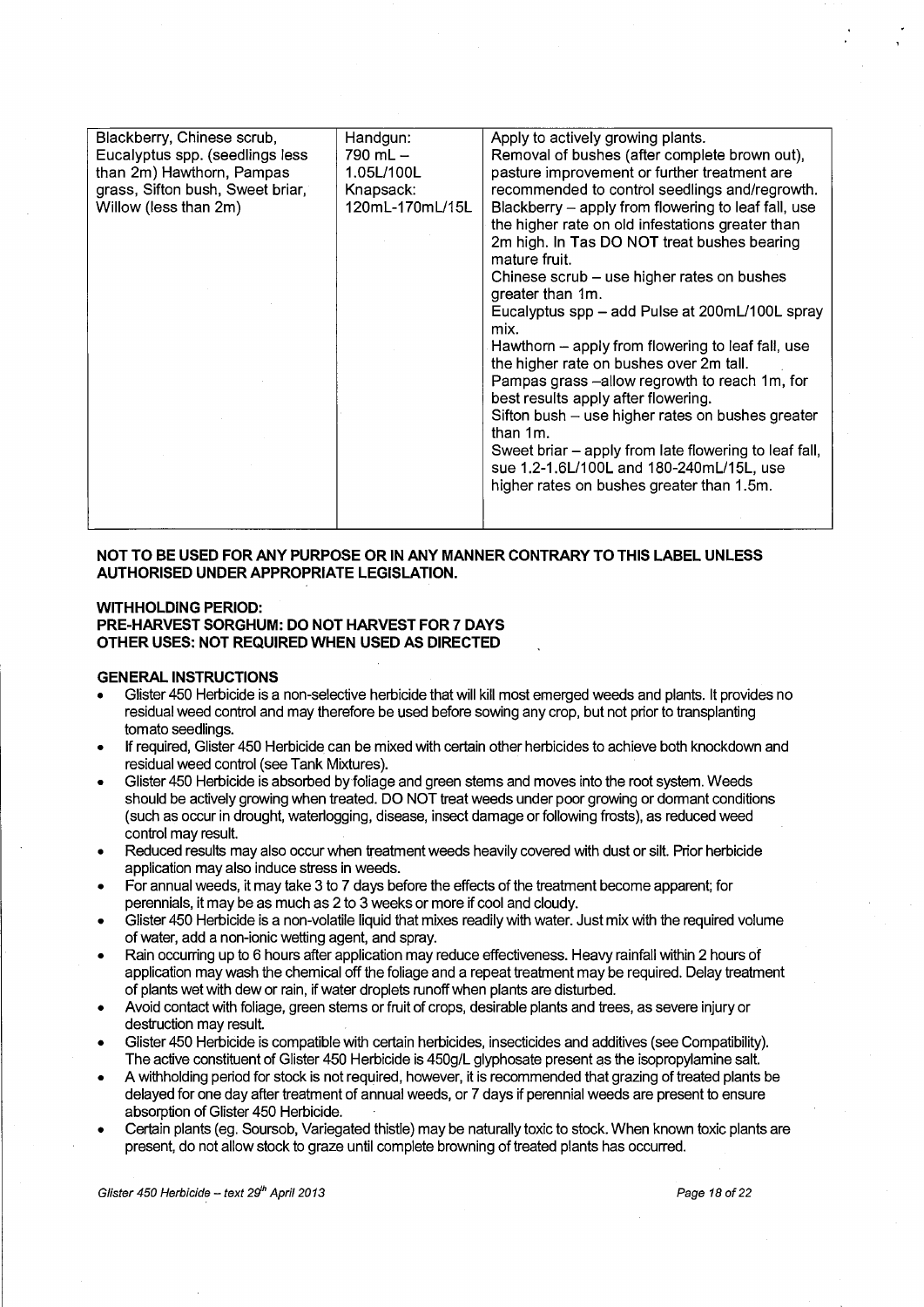#### **Resistant Weed Warning**



Glister 450 Herbicide is a member of the Glycines group of herbicides. Glister 450 Herbicide has the inhibition of EPSP Synthase mode of action. For weed resistance management Glister 450 Herbicide is a group M herbicide. Some naturally occurring weed biotypes resistant to Glister 450 Herbicide and other Group M herbicides may exist through normal genetic variability in any weed population. The resistant individuals can eventually dominate the weed population if these herbicides are used repeatedly. These resistant weeds will not be controlled by Glister 450 Herbicide or other Group M herbicides.

Since the occurrence of resistant weeds is difficult to detect prior to use, Sinon Australia Pty. Ltd. accepts no liability for any losses that may result from the failure of Glister 450 Herbicide to control resistant weeds.

#### **CROP ESTABLISHMENT**

Glister 450 Herbicide is recommended for control of emerged weeds prior to crop establishment. Suitable cultivation and/or sowing operations are required to provide seed bed conditions satisfactory for crop germination and development, proceed as follows:

- Spraying early when weed are young
- If weeds are few and the soil is friable, you can start as early as one day after spraying.
- If weed density is high, you should delay sowing until the dead weeds are sufficiently decayed to ensure that crop emergence is not delayed as a result of dead green or decaying vegetation being incorporated by cultivation or sowing. This is particularly important in cold and/or wet conditions. Grazing will help reduce the weed density, and you can assist weed decay by cultivation to leave trash on the surface.
- If seedbed conditions are marginal, be careful to seed at the correct depth. DO NOT use preemergent herbicides if their labels indicate they may delay crop emergence.

#### **MIXING**

Glister 450 Herbicide mixes readily with water. **Note** Reduced results may occur if water containing soil is used, eg. Water from ponds and unlined ditches, or if hard water containing calcium salts is used.

DO NOT mix, store or apply this product or spray solutions of this product in galvanised steel or unlined steel containers or spray tanks, since a highly flammable gas mixture may be formed. Use stainless steel, aluminium, brass, copper, fibreglass, plastic or plastic lined containers or spray tanks.

- 1. Ensure the sprayer is free of any residue of previous spray materials.
- 2. Half fill the spray tank with clean water. Where possible avoid using turbid water, or hard water containing calcium salts, as this may reduce weed control.
- 3. If Glister 450 is being used alone go to step 5.
- 4. If Glister 450is being used with insecticides. Other herbicides or additives (see tank mixtures) add these products now according to their label instructions. If using with ammonium sulphate add Nufarm Liaise first using 2L/100L of spray volume.
- 5. Add the required amount of Glister 450 and mix well. Mechanical agitators may cause excessive foaming and should not be used unless required by tankmix partners.
- 6. Add the rest of the water. Near the end, add a non-ionic wetting agent, see below. Placing the filling hose below the surface of the spray solution will prevent excessive foaming. Removing hose from tank immediately after the filling will prevent back siphoning into water source. Use spray solutions promptly and certainly within 5 days since a gradual loss of activity will occur.

Spray tanks, pumps, lines and nozzles should be thoroughly rinsed with clean water following application to prevent corrosion.

#### **Surfaetant Addition**

#### **Spot spraying (handgun/knapsack)**

The use of a non-ionic surfactant may improve weed control where water rates are high or product rates low. Use of the following amounts of a non-ionic wetting agent per 100L of spray mix:

- 200mL of BS1000.
- 300mL of Shirwett 600, Agral Spray Activator and Spreading agent.

#### Boom spraying

When spraying annual ryegrass, slivergrass (Vulpia) or perennial grasses, addition of 200mL of BS 1000 per 100L of spray mix may improve control.

For boom and high volume application of certain perennial and brush/woody weeds such as bracken, gorse, lantana

Glister 450 Herbicide -- text 29<sup>th</sup> April 2013 **Page 19** of 22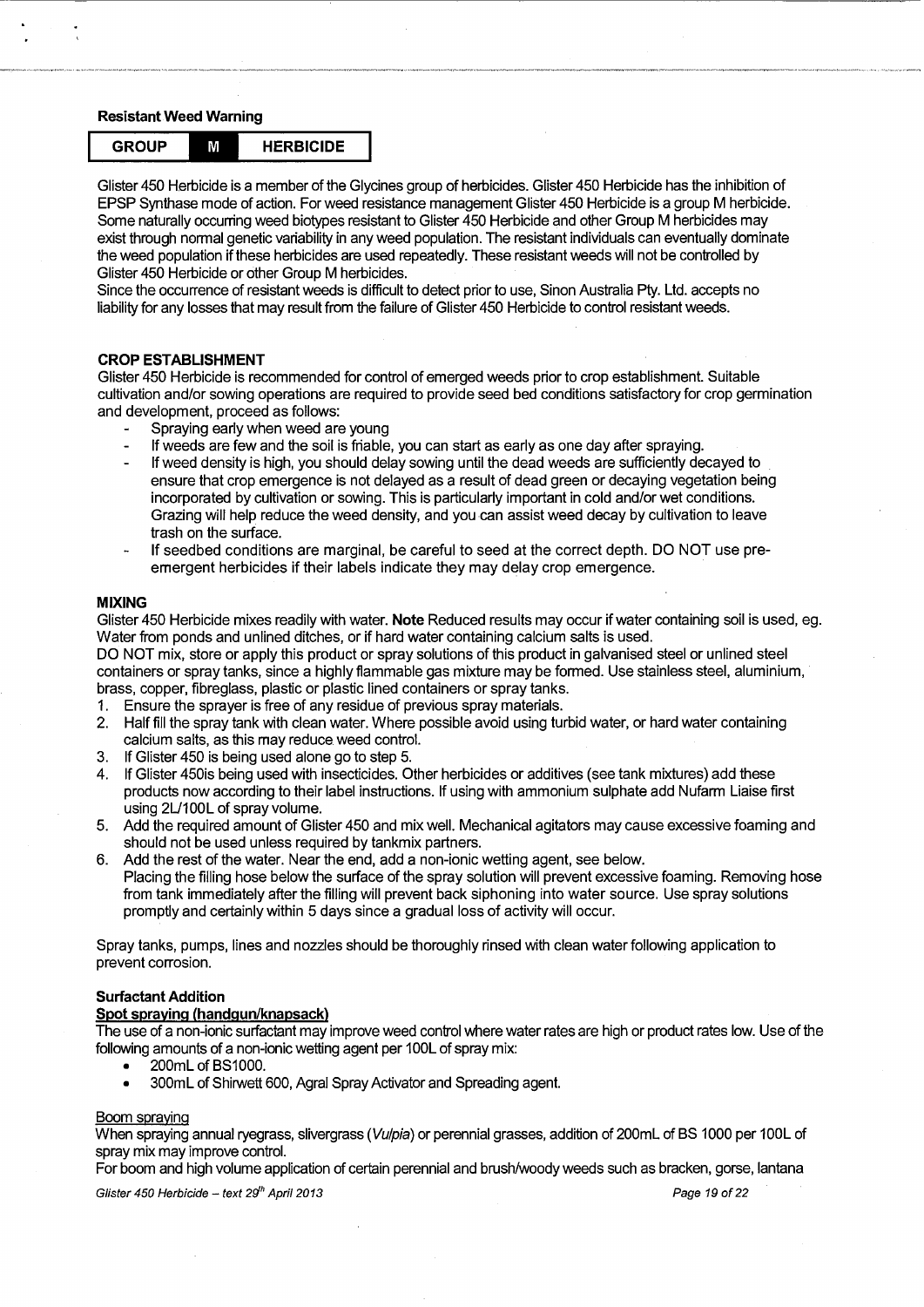addition of an organosilicone wetter such as Pulse Pentetrant at 200mL per 100L of spray solution may improve control.

DO NOT add any other agricultural chemicals, spraying oils or other materials except as directed on the label.

#### **APPLICATION**

Glister 450 Herbicide is a non-selective translocated herbicide. Direct spray contact, or even slight drift, may cause severe injury or destruction of any growing crop or other desirable plants including trees. Clean all equipment after use by thoroughly washing with water.

#### **BOOM EQUIPMENT**

Application of Glister 450 Herbicide in spray volumes of 25-100 Uha is recommended. Use nozzles that produce a MEDIUM to COARSE spray quality at target (ASAE S572). Environmental conditions, including delta T wind speed, and the size and density of the target weeds, should be taken into consideration when selecting nozzles. Boom height must be set to ensure double overlap of nozzle patterns at the top of the weed canopy.

#### **AERIAL EQUIPMENT**

Aerial equipment may be used to apply Glister 450 Herbicide only in pasture or fallow situations prior to establishment of field crops, fodder crops, or new pasture, and for pre-harvest application to sorghum crops. Do NOT use in intensive horticultural cropping areas. Use recommended rates of Glister 450 Herbicide specified in this label up to a maximum limit of 3.2Uha. For Micronair equipment, apply in a minimum spray volume of at least 20L/ha. Use nozzles that product a MEDIUM to COARSE spray quality (ASAE S572) at the target are recommended. Swath width may need to be adjusted to take into account the aircraft type, wind conditions, target height and density.

DO NOT apply Glister 450 by aircraft in temperatures above 30°C and increase spray output to at least 30L/ha if temperatures rise above 25°C. Avoid application if humidity falls below 35%. In multiple product tank mixes a minimum water volume of 50L/ha is recommended and local advice should be sought. Correct mixing order is important.

Thoroughly wash aircraft, especially landing gear, after each day of spraying to remove herbicide residues.

#### **Application on hilly terrain**

Spraying height may vary. Increase water volume to 30-80 Uha and use nozzles that produce a COARSE spray quality at the target (ASAE S572).

#### **Application under hot conditions**

High temperatures and/or low relative humidity cause excessive evaporation of spray droplets which may reduce results. When temperature reaches 25°C, increase water volume to at least 30L/ha, and nozzles that produce a COARSE spray quality at the target (ASAE S572).

DO NOT apply Glister 450 Herbicide by aircraft when temperature is above 30°C.

#### **LOW VOLUME APPLICATION**

(eg. Gas Gun or Splatter Gun)

Apply as an even spray to cover all foliage.

Refer to Weeds Controlled for the dilution and volume of mixture to be applied. The dilution is specified as "Low volume Mixture, Glister:Water''. For example, a 1:9 mixture equals one part Glister plus 9 parts water.

#### **WIPER EQUIPMENT**

Wiper Equipment (eg. ropewick, canvas, felt or carpet applications) may be used to apply Glister onto weeds growing in oilseed crops, sugarcane, cotton, seed and pod vegetables, tree and vine crops specified in this label, pasture and non-crop areas. Avoid contact with desirable vegetation. Operate wiper equipment a minimum of 1 Ocm above the crop or pasture. Weeds should be at least 15cm above the crop or pasture at time of application. Speed of travel should be no greater than 8km/h. Best results are achieved at lower speeds and where two applications are made in opposite directions (double pass).

Where weeds are of variable height, or occur in dense infestations or clumps, some plants may not be contacted by the herbicide solution. In these cases repeat treatment may be necessary. Mix only enough herbicide solution for immediate requirements. DO NOT store mixed solution for more than

a few days. Flush out equipment with water after use. RATE: Mix 1L Glister with 2.5 litres of clean water to prepare a 29% solution.

Glister may be used according to the above directions for suppression or control of many annual and perennial weeds. See Weeds Controlled tables for specific use recommendations.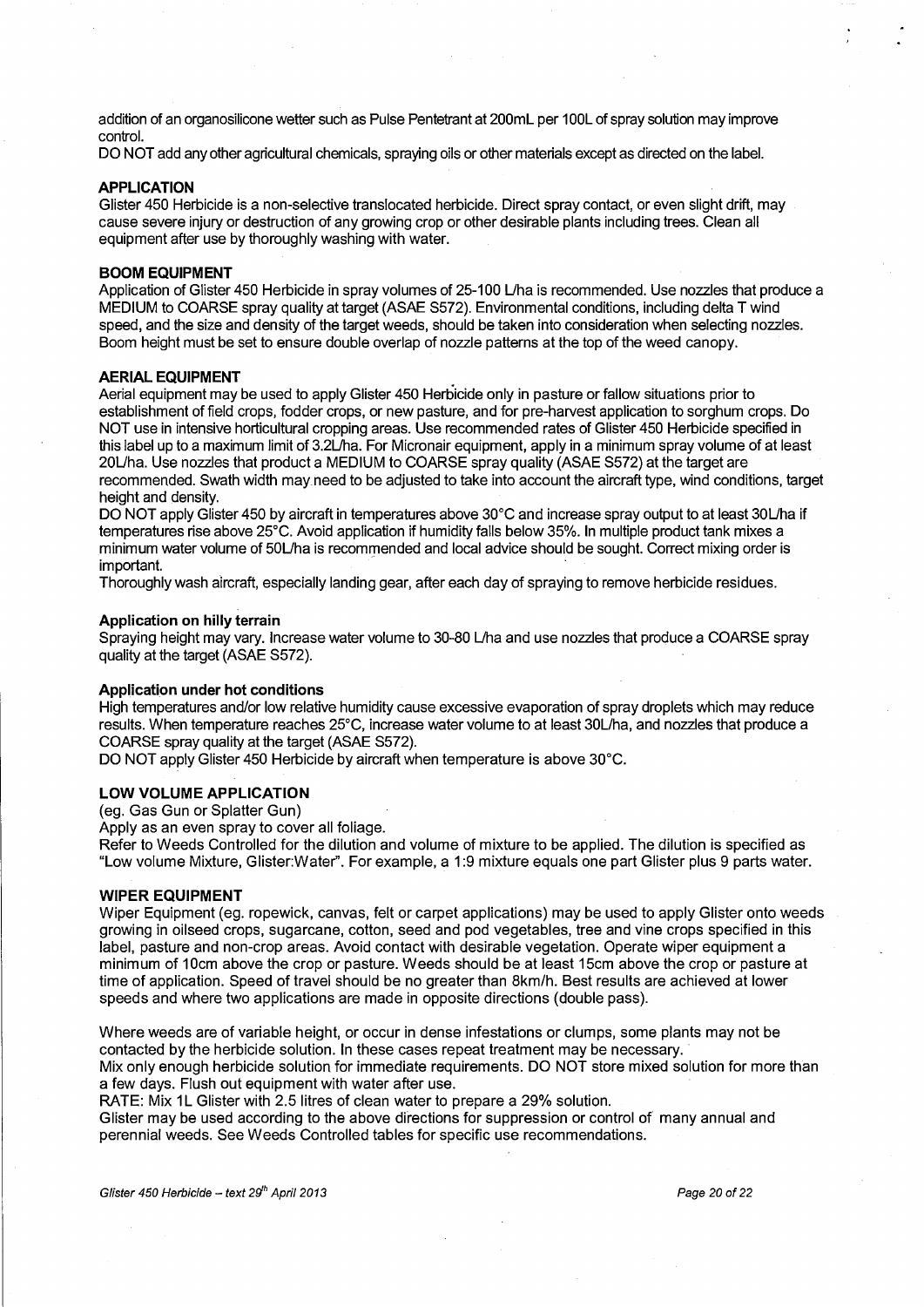### **CONTROLLED DROPLET APPLICATION EQUIPMENT (CDA)**

Use the following table as a guide for achieving the correct application rates using the Micron 10 Herbi or similar equipment. See Weeds Controlled tables for specific rates and use recommendations. For hand held equipment a walking speed of approximately 1m/sec (4km/h) is recommended.

------------------------------------------~-~-M~~,--\_, \_\_ •-••-•-----·-

DO NOT add oils to Glister/water mixture, otherwise difficulty in application and reduced weed control may occur.

CAUTION: CDA equipment produces a fine spray pattern, which is not easily visible. Ensure spray pattern or drift does not contact foliage or any other green tissue of desirable plants, since severe injury or destruction may result.

| Rate of Glister delivered at<br>1m/sec                          | $2.4$ L/ha      | $4.8$ L/ha    | $7.2$ L/ha    |
|-----------------------------------------------------------------|-----------------|---------------|---------------|
| Mix ratio (by volume)<br>Glister: Water                         | 1:4             | 2.3           | 9:8           |
| Quantity by volume to make 1L<br>Spray solution Glister + water | $200mL + 800mL$ | 400mL + 600mL | 530mL + 470mL |
| Micron Herbi, nozzle                                            | Blue            | Blue          | Yellow        |

#### **TANK MIXTURES/COMPATIBILITY**

Glister 450 Herbicide may be tank-mixed with the following herbicides, insecticides and additives. Read and follow all label directions, restraints, plant-back periods, withholding periods, regional use restrictions and safety directions for the tank mix products.

#### **TANK MIXTURES- HERBICIDES**

Atrazine, flowable or granular, (Do not apply the tank mix for control of Barnyard grass or Liverseed grass), 2, 4-D ester, dicamba, Express, triclopyr 600, trifluralin, fluroxypyr, chlorsulfuron, simazine flowable or granular, Yield, pendimethalin, metsulfuron methyl, triasulfuron, clopyralid, LVE MCPA and oxyfluorfen.

#### **TANK MIXTURES - INSECTICIDES**

Glister 450 Herbicide is compatible with the following insecticides: Dimethoate, lmidan, omethoate Chlorpyrifos 500 and emulsifiable concentrates of dimethoate and fenitrothion.

#### **TANK MIXTURES- ADDITIVES**

Spraymate Liaise (ammonium sulphate), Shirwett 600/BS1000 (non ionic wetting agents), Pulse Penetrant (organosilicone penetrants) and Ll700 as specificed.

#### **TANK MIXTURES- HOW TO CHOOSE**

Use the following list of suggestions to determine the appropriate tank mixtures. Adhere to manufacturers' instructions in all cases.

• **To improve knockdown and give residual weed control.** 

Hi-Load Atrazine 600 can be added. Use with Spraymate Liase to overcome antagonism.

- DO NOT spray by air. This mixture does not control Barnyard grass.
- **In fallow or in crop.** Chlorsulfuron can be added.
- **Prior to sowing lupins.** Flowable Simazine can be added. Use with Spraymate Liase to overcome antagonism.
- **To improve control of certain hard-to-kill weeds such as Marshmallow and Paterson's Curse and**  accelerate knockdown symptoms on broadleaf weeds prior to planting cereal, pulse or oilseed **crops.** Add 25 to 75mL of Hammer (carfentrazone-ethyl 400g/L) per hectare.
- **To improve and accelerate knockdown symptoms prior to planting wheat or barley.** Add 75mL of oxyfluorfen per hectare.
- **To improve control of certain broadleaved weeds. Add LV Ester 680.** Observe any regional restrictions on use.
- **To improve control of Sorrel, Subterranean Clover, Medics, and White Clover.** Add Dicamba . Observe any regional restrictions on use.
- **To improve control of Annual Ryegrass, Silver grass, and perennial grasses.** Add 200mL of Wetter TX per 100L of spray mix. Use only if recommended.
- **To compensate for adverse growing conditions such as cool or cloudy weather.** Control of annual

Glister 450 Herbicide - text  $29<sup>th</sup>$  April 2013 **Page 21** of 22